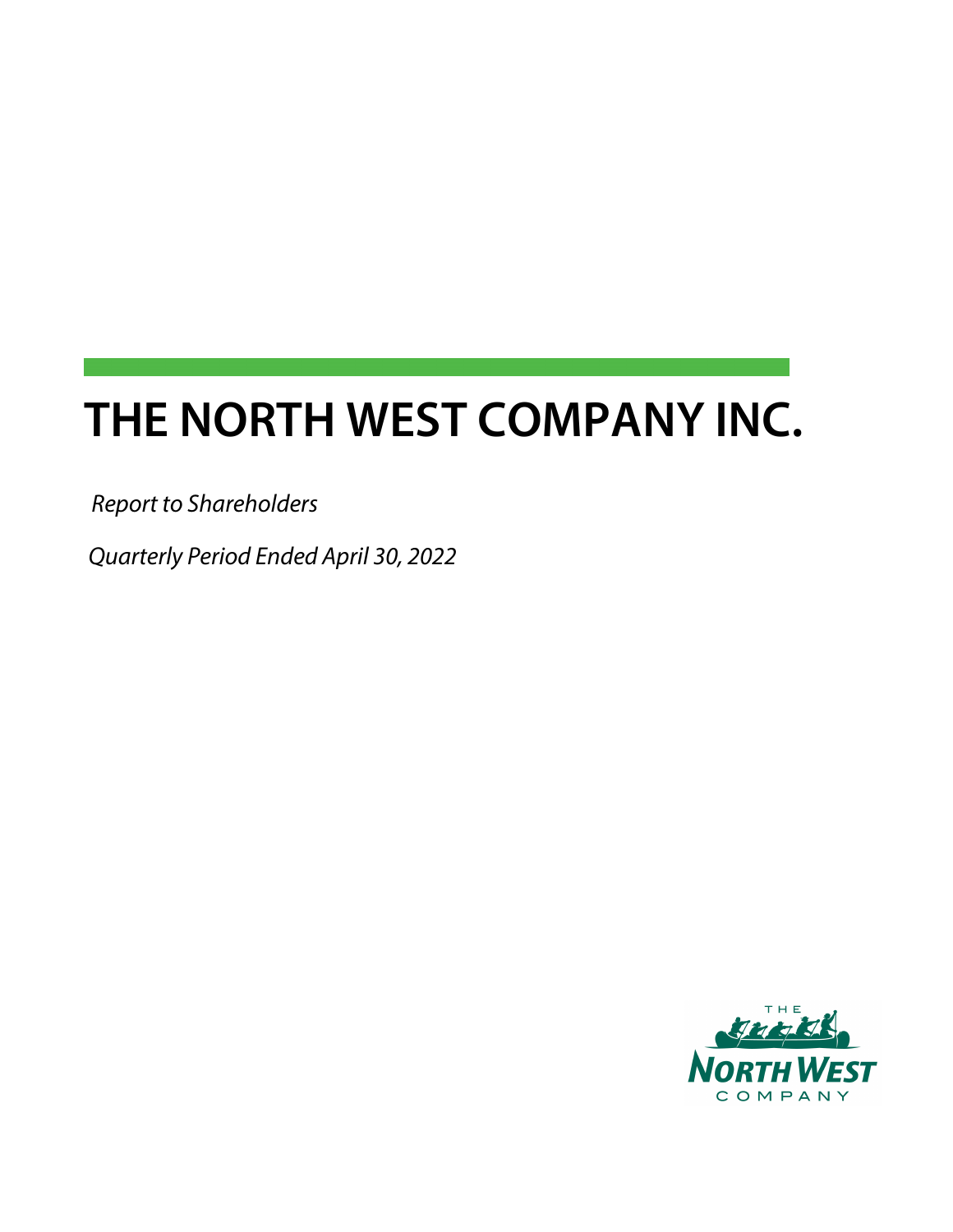#### **2022 FIRST QUARTER REPORT TO SHAREHOLDERS**

#### **Report to Shareholders**

The North West Company Inc. reports its results for the first quarter ended April 30, 2022. Sales increased 0.2% to \$552.0 million compared to the COVID-19-related sales gains in the first quarter last year as same store sales gains in International Operations and the positive impact of foreign exchange on the translation of International Operations sales were largely offset by lower sales in Canadian Operations. Excluding the foreign exchange impact, sales decreased 0.3% compared to last year and were down  $0.7\%$ <sup>1</sup> on a same store basis compared to a 3.8% increase in same store sales last year. Although same store sales were down compared to the COVID-19-related sales gains last year, they were up 21.3% compared to pre-pandemic sales in the first quarter of 2019.

First quarter net earnings decreased to \$28.2 million compared to \$40.3 million last year and net earnings attributable to shareholders were \$27.4 million or \$0.57 per share compared to \$0.80 per share last year on a diluted earnings per share basis. The decrease compared to last year is largely due to the impact of a \$7.1 million after-tax insurance-related gain last year partially offset by a \$1.7 million decrease in after-tax share-based compensation costs compared to last year. Adjusted net earnings<sup>2</sup>, which excludes the impact of the insurance-related gain and share-based compensation costs, decreased \$6.7 million or 17.8% compared to the strong earnings last year mainly due to the impact of a lower gross profit rate resulting from changes in product sales blend and higher cost inflation that was not fully passed through in retail prices. Although adjusted net earnings<sup>2</sup> decreased compared to 2021, they were up \$16.1 million or 106.4% compared to pre-pandemic adjusted net earnings<sup>2</sup> in the first quarter of 2019.

The Board of Directors has approved a quarterly dividend of \$0.37 per share to shareholders of record on June 30, 2022.

On behalf of the Board of Directors:

DWW

H. Sanford Riley **Example 20** and the Daniel G. McConnell Chairman President and Chief Executive Officer

#### **Management's Discussion & Analysis**

The following Management's Discussion & Analysis should be read in conjunction with the Company's 2022 first quarter unaudited interim period condensed consolidated financial statements for the period ended April 30, 2022 ("Interim Condensed Consolidated Financial Statements") and the audited annual consolidated financial statements and accompanying notes included in the 2021 Annual Report.

(1) Excluding the foreign exchange impact

(2) See Non-GAAP Measures Section of Management's Discussion & Analysis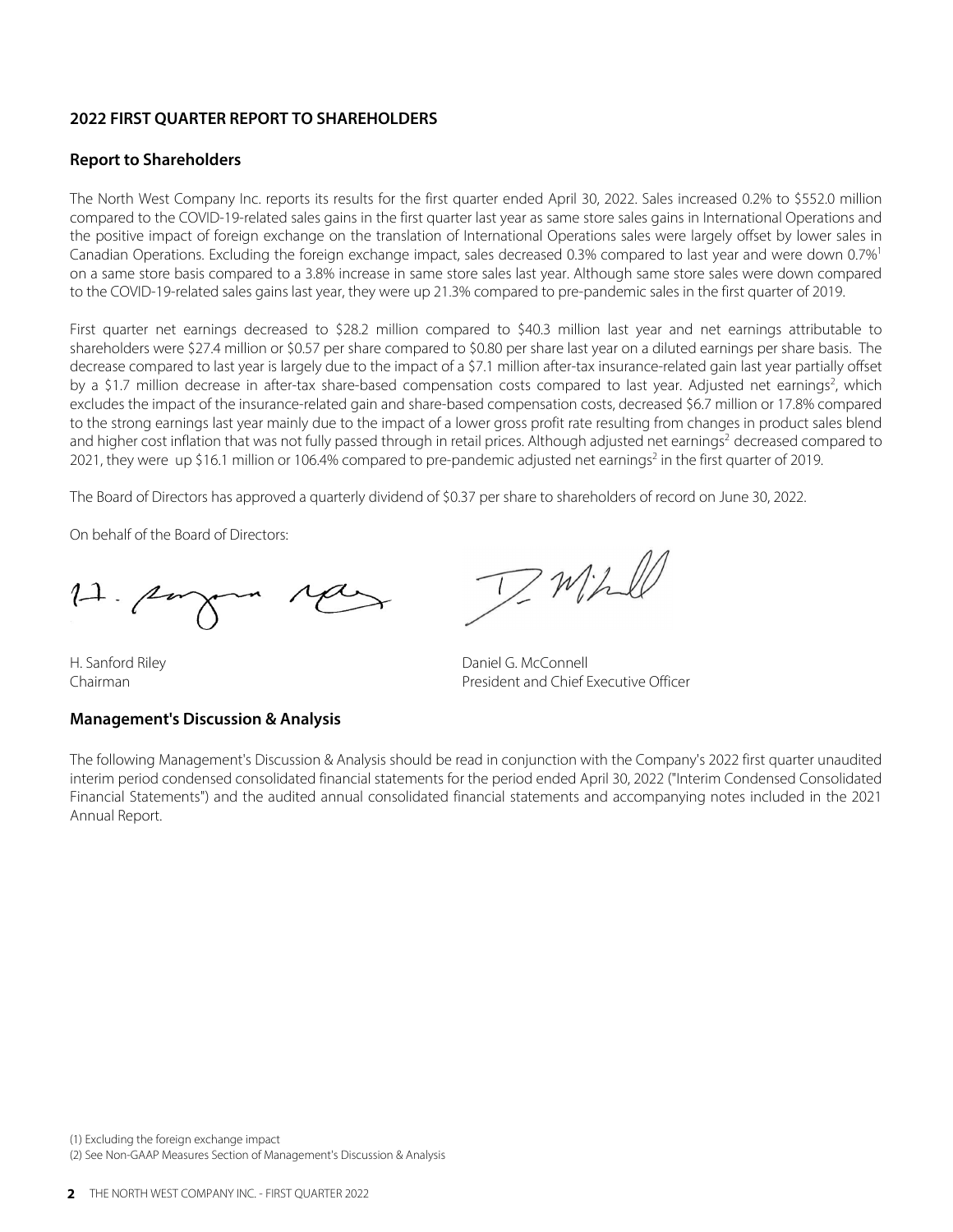## **First Quarter Highlights**

### **CONSOLIDATED RESULTS FIRST QUARTER**

#### **Key Performance Indicators and Selected First Quarter Information:**

|                                                          | <b>Three Months Ended</b> |         |                |  |  |
|----------------------------------------------------------|---------------------------|---------|----------------|--|--|
| (\$ in thousands, except per share)                      | April 30, 2022            |         | April 30, 2021 |  |  |
| Sales                                                    | \$<br>552,016             | $\zeta$ | 550,988        |  |  |
| Same store sales % <sup>(1)</sup>                        |                           |         |                |  |  |
| Food                                                     | 2.5%                      |         | 0.5%           |  |  |
| General Merchandise                                      | $(16.1)\%$                |         | 23.9 %         |  |  |
| Total                                                    | (0.7)%                    |         | 3.8 %          |  |  |
| Gross profit                                             | \$<br>176,040             | Ŝ.      | 182,572        |  |  |
| Selling, operating and administrative expenses           | 134,609                   |         | 126,260        |  |  |
| EBITDA <sup>(2)</sup>                                    | 64,945                    |         | 78,669         |  |  |
| <b>EBIT</b>                                              | 41,431                    |         | 56,312         |  |  |
| Interest expense                                         | 3,023                     |         | 3,463          |  |  |
| Income taxes                                             | 10,247                    |         | 12,561         |  |  |
| Net earnings                                             | 28,161                    |         | 40,288         |  |  |
| Net earnings attributable to shareholders of the Company | 27,380                    |         | 39,656         |  |  |
| Net earnings per share - basic                           | 0.57                      |         | 0.82           |  |  |
| Net earnings per share - diluted                         | 0.57                      |         | 0.80           |  |  |

**Sales** First quarter consolidated sales increased 0.2% to \$552.0 million as sales gains in International Operations and the positive impact of foreign exchange on the translation of International Operations sales were largely offset by lower sales in Canadian Operations which were down compared against COVID-19-related sales gains last year. The impact of higher inflation was also a factor. The exchange rate used for the translation of International Operations sales in the quarter was 1.2664 compared to 1.2586 last year. Excluding the foreign exchange impact, consolidated sales decreased 0.3%, with food sales increasing 1.5% and general merchandise sales decreasing 15.7%. On a same store basis, sales decreased 0.7%<sup>1</sup> compared to a 3.8% increase in the first quarter last year, but were up 21.3% compared to pre-pandemic sales in the first quarter of 2019. Food same store sales were up 2.5% compared to a 0.5% increase last year but general merchandise same store sales were down 16.1% compared to an exceptionally strong 23.9% same store sales gain last year driven by COVID-19-related factors including government income support payments to individuals and in-community spending as a result of travel restrictions. The impact of higher cost inflation has also contributed to changes in product sales blend as consumers allocated more of their spending to food and reduced purchases of general merchandise.

**Gross Profit** Gross profit decreased 3.6% due to a 125 basis point decrease in gross profit rate compared to last year. The decrease in gross profit rate was substantially due to changes in food and general merchandise sales blend as previously noted and the impact of higher merchandise and freight cost inflation that was not fully passed through in retail prices. An increase in markdowns on seasonal general merchandise and a higher blend of Cost-U-Less sales which have a lower gross profit rate consistent with a discount warehouse format were also factors.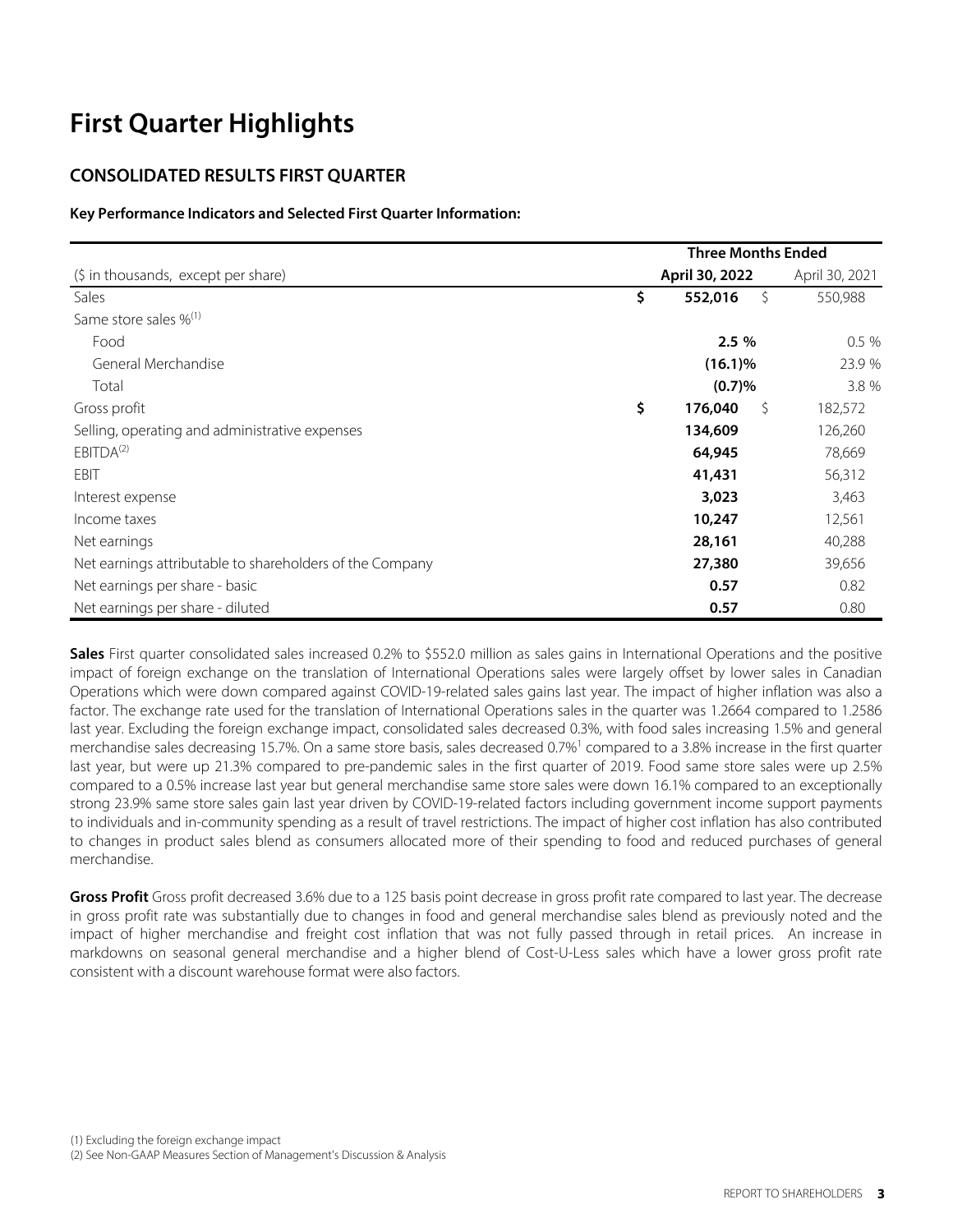**Selling, Operating and Administrative Expenses** Selling, operating and administrative expenses ("Expenses") increased \$8.3 million or 6.6% compared to last year and were up 146 basis points as a percentage to sales primarily due to the impact of an \$8.6 million insurance-related gain last year partially offset by a \$1.9 million decrease in share-based compensation costs this year mainly related to mark-to-market adjustments resulting from changes in the Company's share price. Excluding the insurancerelated gain and share-based compensation costs (collectively "Non-Comparable Factors"), Expenses increased \$1.7 million and were up 26 basis points as a percentage to sales. This increase in Expenses is mainly related to new stores, the impact of foreign exchange on the translation of International Operations Expenses and higher fuel-based utility costs, partially offset by lower COVID-19-related expenses and annual incentive plan costs compared to last year. COVID-19-related expenses in the quarter were \$0.9 million compared to \$1.6 million in the first quarter last year.

**Earnings From Operations** Earnings from operations decreased to \$41.4 million compared to \$56.3 million last year and earnings before interest, income taxes, depreciation and amortization ("EBITDA<sup>2</sup>") decreased 17.4% to \$64.9 million compared to \$78.7 million last year due to the gross profit and Expense factors previously noted. Adjusted EBITDA<sup>2</sup>, which excludes the Non-Comparable Factors, decreased \$7.0 million compared to last year and as a percentage to sales was 12.4% compared to 13.7% last year due to the sales, gross profit and Expense factors previously noted, but was up \$23.6 million or 52.4% compared to prepandemic adjusted EBITDA<sup>2</sup> in the first quarter of 2019.

**Interest Expense** Interest expense decreased to \$3.0 million compared to \$3.5 million last year largely due to lower average debt. Further information on long-term debt is provided in Note 9 to the Company's Interim Condensed Consolidated Financial Statements.

**Income Tax Expense** Income tax expense decreased to \$10.2 million compared to \$12.6 million last year and the consolidated effective tax rate was 26.7% compared to 23.8% last year. The effective tax rate can fluctuate as a result of various factors, including the taxation of items such as share-based compensation and insurance-related gains, changes in tax estimates and the blend of earnings across the various tax rate jurisdictions.

**Net Earnings** Net earnings decreased to \$28.2 million compared to \$40.3 million last year. Net earnings attributable to shareholders were \$27.4 million and diluted earnings per share were \$0.57 per share compared to \$0.80 per share last year. Adjusted net earnings<sup>2</sup>, which excludes the after-tax impact of the \$7.1 million insurance related gain and share-based compensation costs, decreased \$6.7 million compared to the strong, COVID-19-related driven earnings last year due to the gross profit and Expense factors previously noted, but were up \$16.1 million or 106.4% compared to the pre-pandemic first quarter of 2019.

**Comprehensive Income** Comprehensive income decreased to \$39.5 million compared to \$45.5 million last year due to lower net earnings as noted above and a decrease in net actuarial gains on the re-measurement of defined benefit pension plan assets and liabilities, partially offset by the impact of foreign exchange on the translation of International Operations. Further information on defined benefit pension plan obligations is provided in Note 19 to the Company's Interim Condensed Consolidated Financial Statements.

(1) Excluding the foreign exchange impact (2) See Non-GAAP Measures Section of Management's Discussion & Analysis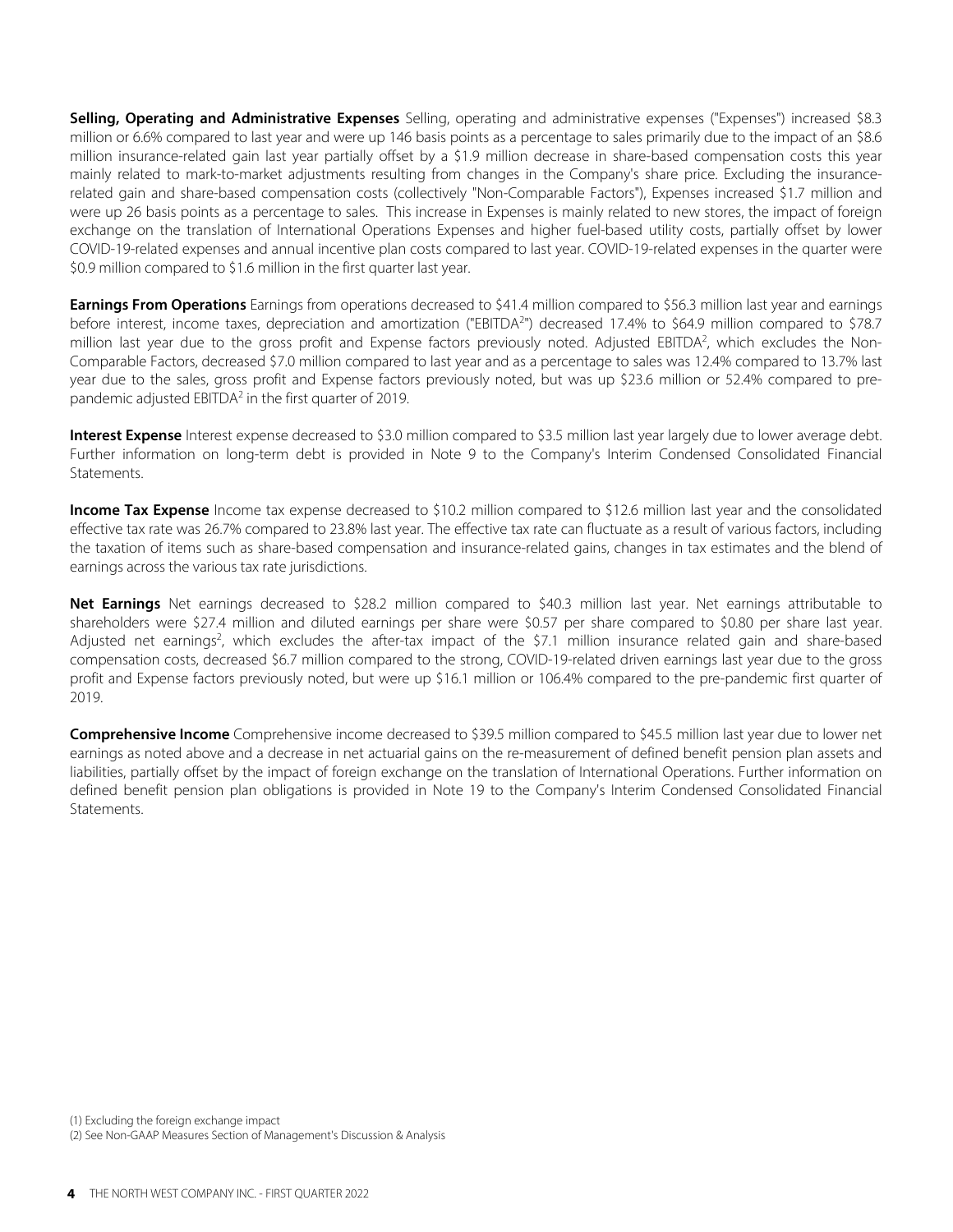### **CANADIAN OPERATIONS FIRST QUARTER**

Canadian Operations results for the first quarter are summarized by the following key performance indicators:

#### **Key Performance Indicators:**

|                       | <b>Three Months Ended</b> |                |                |  |  |  |
|-----------------------|---------------------------|----------------|----------------|--|--|--|
| (\$ in thousands)     |                           | April 30, 2022 | April 30, 2021 |  |  |  |
| Sales                 | \$                        | 315,291        | 320,465        |  |  |  |
| Same store sales %    |                           |                |                |  |  |  |
| Food                  |                           | $(1.0)\%$      | 3.3%           |  |  |  |
| General Merchandise   |                           | $(16.5)\%$     | 21.7 %         |  |  |  |
| Total                 |                           | $(4.2)\%$      | 6.7%           |  |  |  |
| EBITDA <sup>(2)</sup> | \$                        | 43,493<br>S    | 54,545         |  |  |  |
| EBIT                  |                           | 27,581         | 39,408         |  |  |  |

**Sales** Canadian Operations sales decreased 1.6% to \$315.3 million compared to \$320.5 million in the first quarter last year as inflation-related sales gains this year were more than offset by the elimination of government COVID-19 consumer income support payments that contributed to strong same store sales gains last year. Food sales decreased 0.2% and general merchandise sales decreased 16.1% compared to last year as higher cost inflation contributed to changes in customer spending from general merchandise to food. Same store sales decreased 4.2% compared to a 6.7% increase last year but were up 22.9% compared to the first quarter of 2019. On a same store basis, food sales were down 1.0% and general merchandise sales decreased 16.5% compared to a 21.7% increase last year largely due to the reduced COVID-19-related income support payments and inflation-related spending changes previously noted.

**Gross Profit** Gross profit decreased 5.0% due to the impact of lower sales and a decrease in gross profit rate primarily related to changes in food and general merchandise sales blend as previously noted and the impact of higher merchandise and freight cost inflation that was not fully passed through in retail prices. Higher markdowns on seasonal general merchandise compared to last year was also a factor.

**Selling, Operating and Administrative Expenses** Selling, operating and administrative expenses ("Expenses") increased 7.8% and were up 231 basis points as a percentage to sales compared to last year due to the impact of an \$8.6 million insurance-related gain last year partially offset by a \$1.8 million decrease in share-based compensation costs this year. Excluding these Non-Comparable Factors, Expenses decreased 1.0% compared to last year largely due to lower COVID-19-related expenses and annual incentive plan costs partially offset by higher fuel-based utility costs.

**Earnings From Operations** Earnings from operations decreased to \$27.6 million compared to \$39.4 million last year and EBITDA<sup>2</sup> decreased to \$43.5 million compared to \$54.5 million last year largely due to the impact of the sales, gross profit and Expense factors previously noted. Adjusted EBITDA<sup>2</sup>, which excludes the impact of the Non-Comparable Factors, decreased \$4.2 million compared to last year mainly due to a lower gross profit rate as previously noted partially offset by lower COVID-19-related expenses and annual incentive plan costs. North Star Air ("NSA") EBITDA<sup>2</sup> increased 1.5% compared to last year as higher passenger volumes resulting from reduced COVID-19 travel restrictions more than offset a decrease in cargo volumes compared to the COVID-19 driven cargo volumes last year and the impact of \$0.4 million in Canada Emergency Wage Subsidy ("CEWS") payments received in the first quarter last year.

(2) See Non-GAAP Measures Section of Management's Discussion & Analysis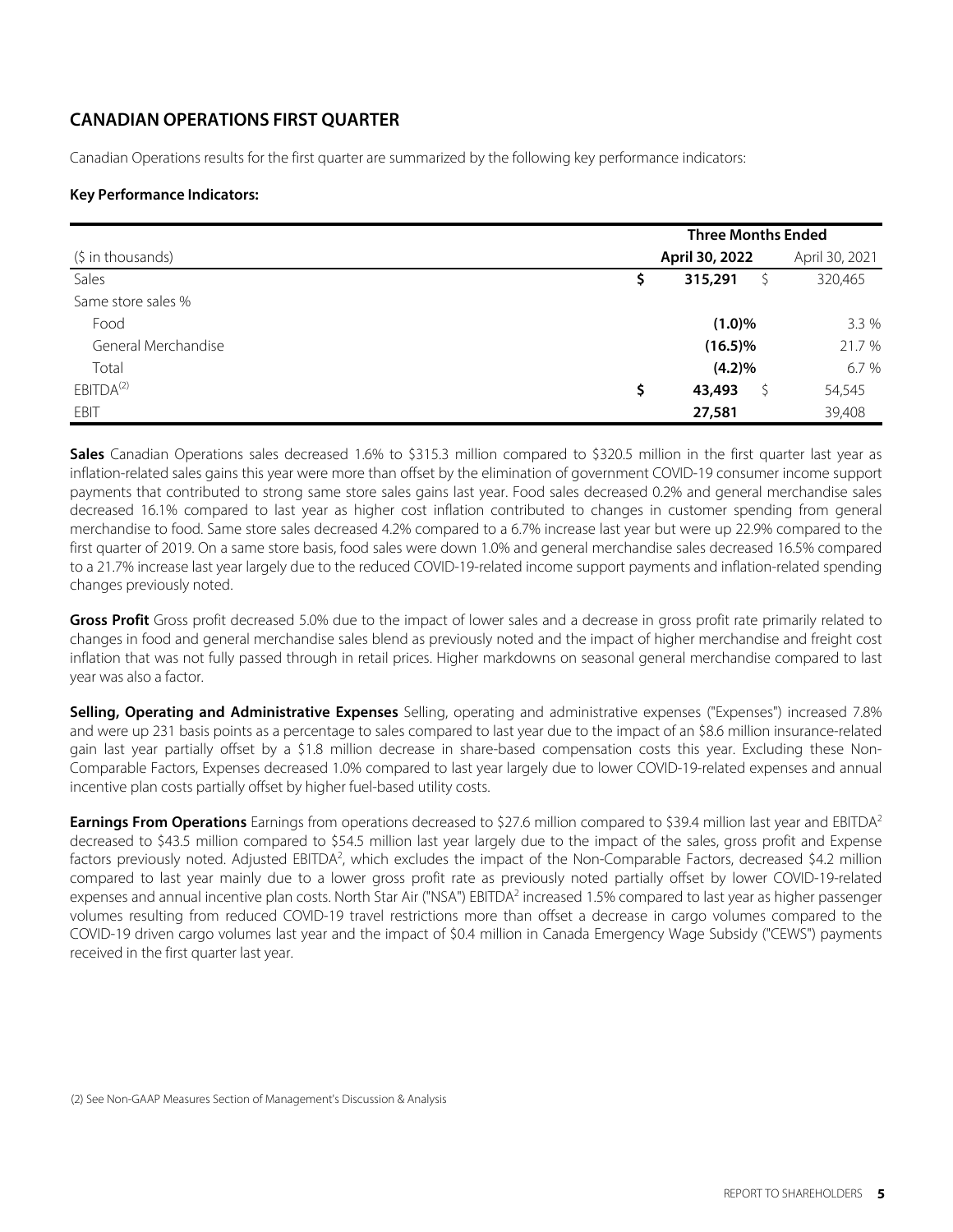### **INTERNATIONAL OPERATIONS FIRST QUARTER (stated in U.S. dollars)**

International Operations results for the first quarter are summarized by the following key performance indicators:

#### **Key Performance Indicators:**

|                             | <b>Three Months Ended</b> |                |  |  |  |  |
|-----------------------------|---------------------------|----------------|--|--|--|--|
| (\$ in thousands)           | April 30, 2022            | April 30, 2021 |  |  |  |  |
| Sales                       | \$<br>186,928             | 183,159        |  |  |  |  |
| Same store sales % increase |                           |                |  |  |  |  |
| Food                        | 7.2%                      | (3.1)%         |  |  |  |  |
| General Merchandise         | $(15.2)\%$                | 30.8 %         |  |  |  |  |
| Total                       | 4.7 %                     | (0.1)%         |  |  |  |  |
| EBITDA <sup>(2)</sup>       | \$<br>16,939<br>Ŝ         | 19,167         |  |  |  |  |
| EBIT                        | 10,937                    | 13,431         |  |  |  |  |

**Sales** International Operations sales increased 2.1% to \$186.9 million compared to \$183.2 million in the first quarter last year led by strong food same store sales gains and the impact of new stores in Alaska. Same store sales increased 4.7% compared to a 0.1% decrease last year and were up 18.8% compared to the first quarter of 2019 driven by higher inflation and an increase in Supplemental Nutrition Assistance Program ("SNAP") benefits within Alaska and the U.S. Territories served by Cost-U-Less ("CUL") that occurred in the third quarter last year. An improved economy in tourism dependent islands in the Caribbean was also a factor. Food sales increased 3.8% and were up 7.2% on a same store basis compared to a 3.1% decrease in same store sales last year. General merchandise sales decreased 14.4% and were down 15.2% on a same store basis compared to an exceptional 30.8% increase last year driven by COVID-related income support payments. Similar to Canadian Operations, the impact of higher inflation has resulted in a shift in consumer spending from general merchandise to food. The difference in the sales increase for total and food sales compared to the respective same store sales is largely due to the impact of wholesale sales in Alaska related to the USDA Farmers to Families Food Box Program in the first quarter last year.

**Gross Profit** Gross profit decreased 1.7% compared to last year as the impact of sales gains was more than offset by a decrease in the gross profit rate. The change in gross profit rate is due to the impact of inflation cost factors that were not fully passed on in retail prices, an increase in markdowns in seasonal general merchandise and a higher blend of CUL sales which have a lower gross profit rate consistent with a discount warehouse format.

**Selling, Operating and Administrative Expenses** Selling, operating and administrative expenses ("Expenses") increased 4.1% compared to last year mainly due to new store Expenses and higher fuel-based utility costs partially offset by lower COVID-19 related expenses and annual incentive plan costs.

**Earnings From Operations** Earnings from operations decreased \$2.5 million or 18.6% to \$10.9 million compared to \$13.4 million in the first quarter last year and EBITDA<sup>2</sup> decreased 11.6% to \$16.9 million compared to \$19.2 million last year due to the sales, gross profit and Expense factors previously noted.

(2) See Non-GAAP Measures Section of Management's Discussion & Analysis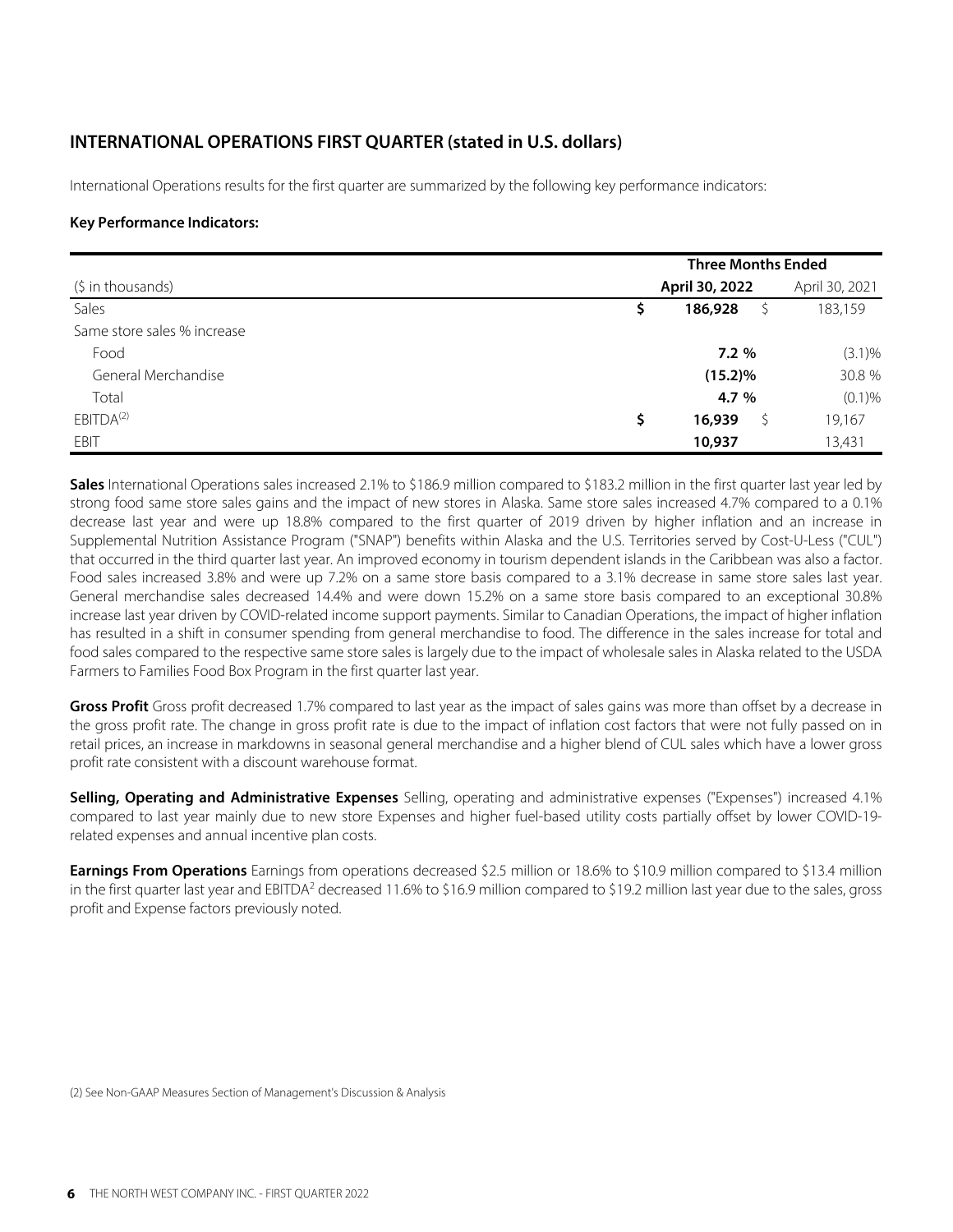#### **FINANCIAL CONDITION**

#### **Financial Ratios**

The Company's debt-to-equity ratio at the end of the first quarter was 0.47:1 compared to 0.54:1 last year.

Working capital increased \$108.4 million compared to last year substantially due to a decrease in the current portion of long-term debt resulting from the repayment of \$85.8 million (US\$70.0 million) in senior notes that matured on June 16, 2021. Further information on long-term debt and the repayment of the senior notes is provided in the Liquidity and Capital Resources section. An increase in inventories and accounts receivable, partially offset by higher accounts payable and accrued liabilities were also factors. The \$26.8 million or 11.2% increase in inventories is mainly due to planned higher purchases to help mitigate the impact of global supply chain disruptions and the impact of higher cost inflation. Higher inventories in center store grocery and categories such as transportation, specifically snow machines, boats and motors, and home furnishings and appliances that continue to be impacted by supply chain disruptions were the main factors contributing to the increase in inventories. The \$7.0 million or 8.0% increase in accounts receivable is largely due to the reclassification of a portion of the promissory note receivable due in 2022. The \$17.4 million or 9.9% increase in accounts payable and accrued liabilities is mainly related to the timing of payments. The impact of foreign exchange on the translation of the International Operations balance sheet also contributed to the increase in working capital as the exchange rate at April 30 was 1.2855 compared to 1.2281 last year.

#### **Outstanding Shares**

The weighted-average basic shares outstanding for the quarter decreased to 47,902,000 shares compared to 48,522,000 shares last year due to shares purchased under the Company's Normal Course Issuer Bid ("NCIB"). The weighted-average fully diluted shares outstanding for the quarter were 48,376,000 shares compared to 49,352,000 shares last year. The decrease in fully diluted shares outstanding compared to last year is due to the NCIB and redemptions under the Director Deferred Share Unit Plan partially offset by the dilutive impact of share based compensation. Further information on share capital and share-based compensation plans is provided in Note 7 and Note 14 respectively to the Company's Interim Condensed Consolidated Financial Statements.

#### **Normal Course Issuer Bid**

On November 10, 2021, the TSX approved the renewal of the NCIB. The maximum number of shares that can be purchased under the NCIB over the next 12 months is 4,773,508 which is approximately 10% of the Company's public float at October 31, 2021. The NCIB will be made in accordance with applicable regulations and the requirements of the TSX. In connection with the NCIB, the Company has established an automatic securities purchase plan (the "Plan") with its designated broker to facilitate the purchase of shares under the NCIB at times when the Company would ordinarily not be permitted to purchase its shares due to regulatory restrictions or self-imposed blackout periods. Under the Plan, before entering a self-imposed blackout period, the Company may, but is not required to, ask the designated broker to make purchases under the NCIB within specific parameters. During the three months ended April 30, 2022, the Company purchased 5,300 common shares (April 30, 2021 - 155,570) for cash consideration of \$0.2 million (April 30, 2021 - \$5.2 million) with the excess of the purchase price over the book value of the shares charged to retained earnings. All shares purchased were cancelled. Further information on share capital and the NCIB is provided in Note 7 to the Company's Interim Condensed Consolidated Financial Statements.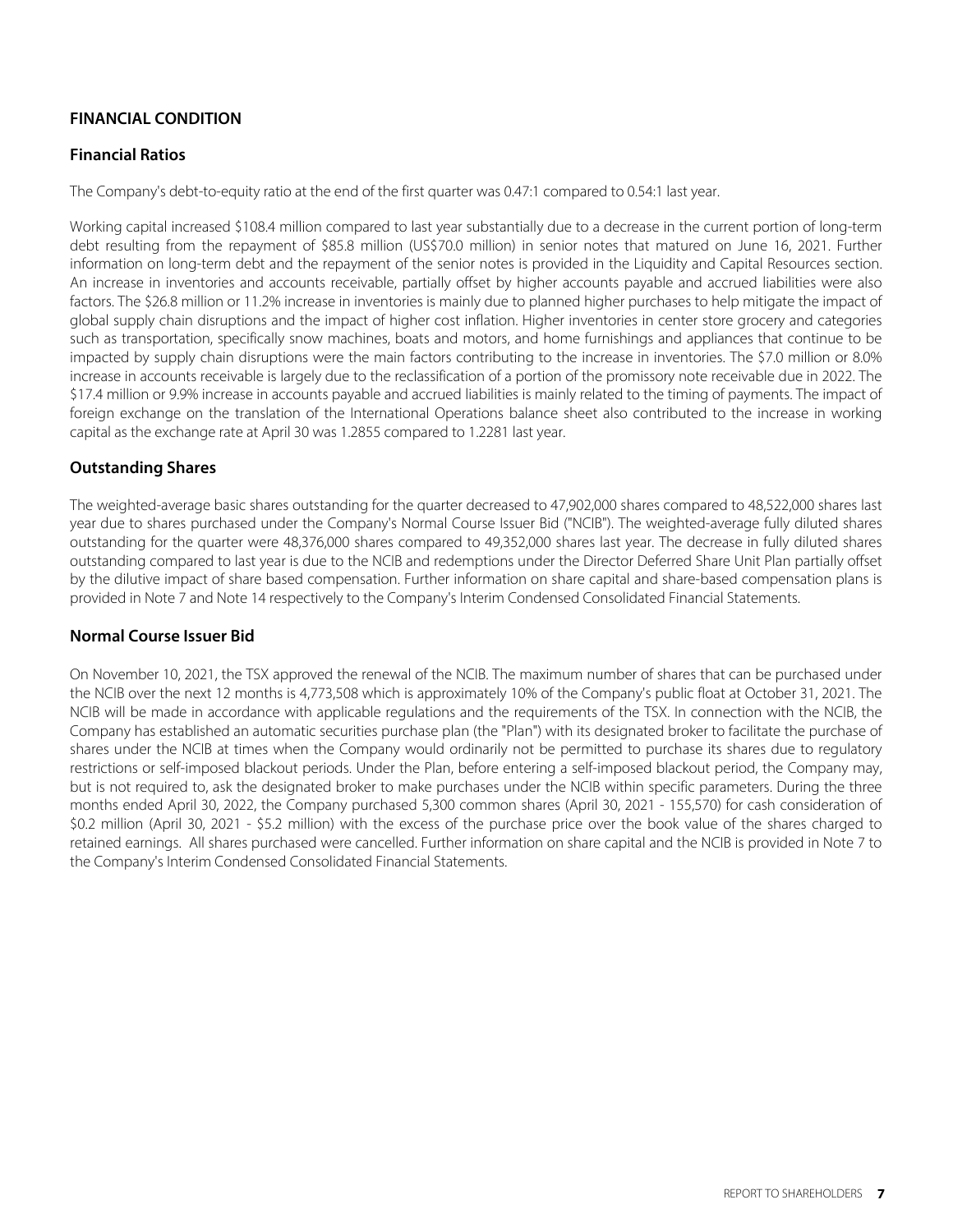#### **LIQUIDITY AND CAPITAL RESOURCES**

The following table summarizes the major components of cash flow:

|                                                     | <b>Three Months</b> | Three Months   |                    |
|-----------------------------------------------------|---------------------|----------------|--------------------|
|                                                     | <b>Ended</b>        | Ended          |                    |
| (\$ in thousands)                                   | April 30, 2022      | April 30, 2021 | Change             |
| Cash flows from (used in):                          |                     |                |                    |
| Operating activities                                | \$<br>40 \$         |                | 10,503 \$ (10,463) |
| Investing activities                                | (12, 945)           | (3,634)        | (9,311)            |
| Financing activities                                | 21,719              | (22,136)       | 43,855             |
| Effect of changes in foreign exchange rates on cash | 309                 | (1,014)        | 1,323              |
| Net change in cash                                  | 9,123 \$            | $(16,281)$ \$  | 25,404             |

**Operating Activities** Cash from operating activities in the quarter decreased \$10.5 million compared to last year primarily due to lower net earnings as previously noted. The \$2.7 million change in non-cash working capital, largely related to a change in inventories, accounts payable, accrued liabilities and accounts receivable compared to the prior year, was also a factor.

**Investing Activities** Cash used in investing activities in the quarter increased to \$12.9 million compared to \$3.6 million last year due to the impact of the \$8.6 million in insurance proceeds received on the partial settlement of the 2018 fire-related insurance claims in the first quarter last year. The purchase of property and equipment in the quarter included investments in stores, fixtures and equipment. Further information on planned capital expenditures is included in the Outlook section.

**Financing Activities** Cash from financing activities in the quarter was \$21.7 million compared to cash used in financing activities of \$22.1 million last year substantially due to changes in long-term debt related to amounts drawn on revolving loan facilities and a decrease in shares purchased under the Company's NCIB. Further information on long-term debt is provided in the Sources of Liquidity section and in Note 9 to the Company's Interim Condensed Consolidated Financial Statements.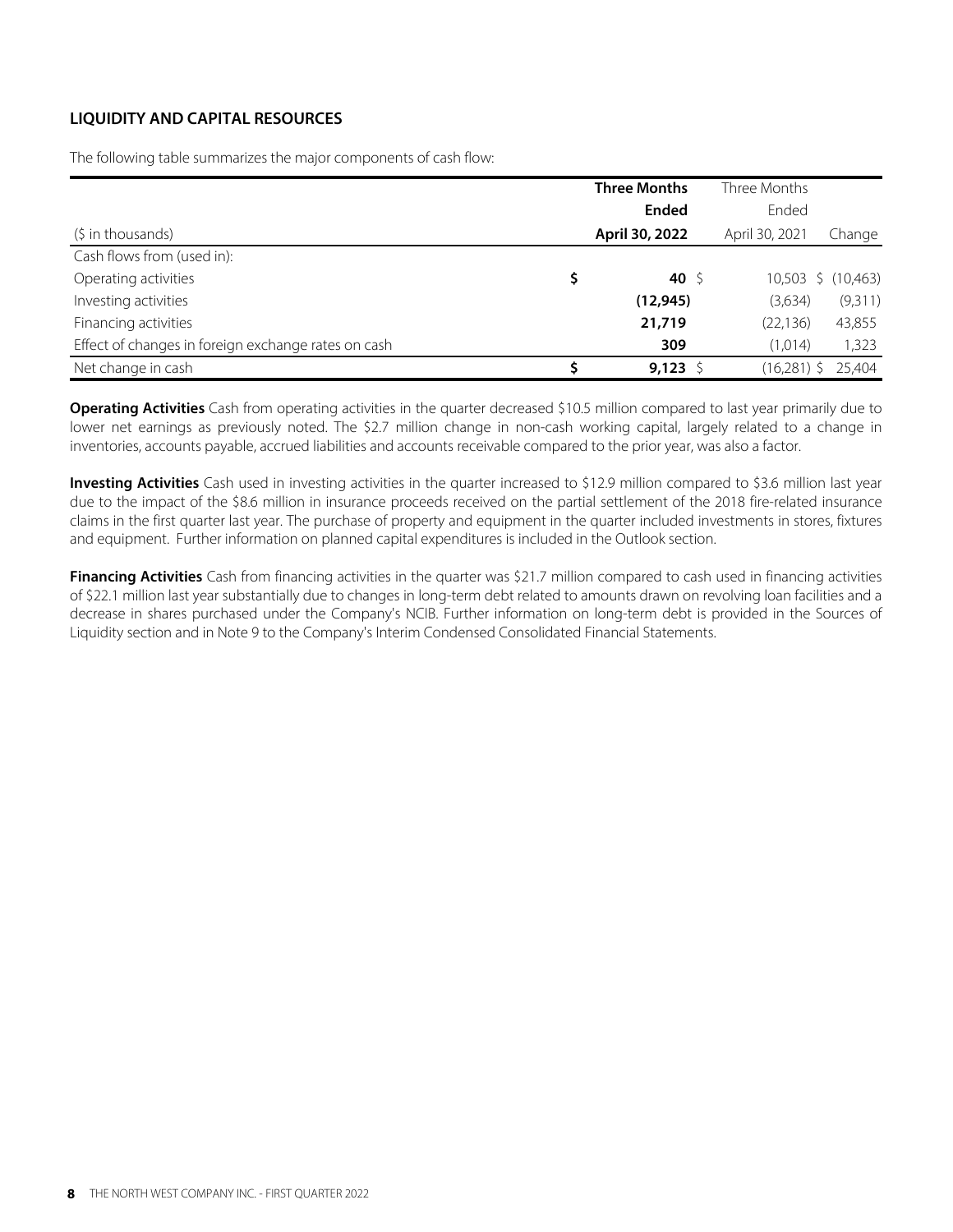#### **Sources of Liquidity**

In March 2022, the Company extended the maturity date on its committed, revolving loan facilities in Canadian Operations to March 1, 2027 and increased the amount available by \$100.0 million. The Company has \$400.0 million in loan facilities, compared to \$300.0 million at April 30, 2021, that bear a floating rate of interest based on Bankers Acceptances rates plus a stamping fee or the Canadian prime interest rate. At April 30, 2022, the Company had drawn \$76.9 million on these facilities (April 30, 2021 - \$9.1 million). The Canadian Operations also have committed, revolving loan facilities of US\$52.0 million that bear interest at U.S. LIBOR or an alternative reference rate plus a spread. At April 30, 2022, the Company had drawn US\$NIL on these facilities (April 30, 2021 - US\$NIL). These loan facilities mature March 1, 2027 and are secured by certain assets of the Company on a pari passu basis with the Company's senior notes.

The Company has outstanding \$100.0 million 3.74% senior notes that mature September 26, 2029, US\$35.0 million 2.88% senior notes that mature on June 16, 2027 and US\$35.0 million 3.09% senior notes that mature on June 16, 2032. These senior notes are secured by a floating charge on certain assets of the Company and rank pari passu with the Company's other senior debt comprised of the \$400.0 million Canadian Operations loan facilities and the US\$52.0 million loan facilities. The Company had US\$70.0 million senior notes mature on June 16, 2021 which were repaid through amounts drawn on the Company's revolving loan facilities in Canadian Operations.

The International Operations have a US\$40.0 million committed, revolving loan facility for working capital and general business purposes. This loan facility, which matures February 12, 2025, bears a floating rate of interest based on U.S. LIBOR plus a spread and is secured by certain accounts receivable and inventories of the International Operations. At April 30, 2022, the Company had drawn US\$11.1 million on these facilities (April 30, 2021 - US\$NIL ).

The Company's lease liabilities are discounted at its incremental borrowing rate, generally calculated from applicable Canadian and U.S. corporate bond yields. At April 30, 2022, lease liabilities reflect a weighted-average risk-free rate of 3.6% (April 30, 2021 – 3.8%) and weighted-average remaining lease term of 9.4 years (April 30, 2021 – 10.0 years).

The loan facilities and senior notes contain covenants and restrictions including the requirement to meet certain financial ratios and financial condition tests. The financial covenants include a fixed charge coverage ratio, minimum current ratio, a leverage test and a minimum net worth test. At April 30, 2022, the Company is in compliance with the financial covenants under these facilities. Current and forecasted debt levels are regularly monitored for compliance with debt covenants. Further information on the Company's long-term debt and loan facilities is provided in Note 9 to the Company's Interim Condensed Consolidated Financial Statements.

Cash flow from operating activities and unutilized capacity available on existing loan facilities are expected to be sufficient to fund operating requirements, maturing debt obligations, pension plan contributions, planned sustaining and growth-related capital expenditures as well as anticipated dividends during 2022.

#### **SHAREHOLDER DIVIDENDS**

The Board of Directors declared a quarterly dividend of \$0.37 per share to shareholders of record on June 30, 2022, to be paid on July 15, 2022.

Dividend payments are subject to the approval of the Board of Directors and are based on, among other factors, the financial performance of the Company, its current and anticipated future business needs and the satisfaction of solvency tests imposed by the Canada Business Corporations Act ("CBCA") for the declaration of dividends. The dividends are designated as eligible dividends in accordance with the provisions of the Canadian Income Tax Act.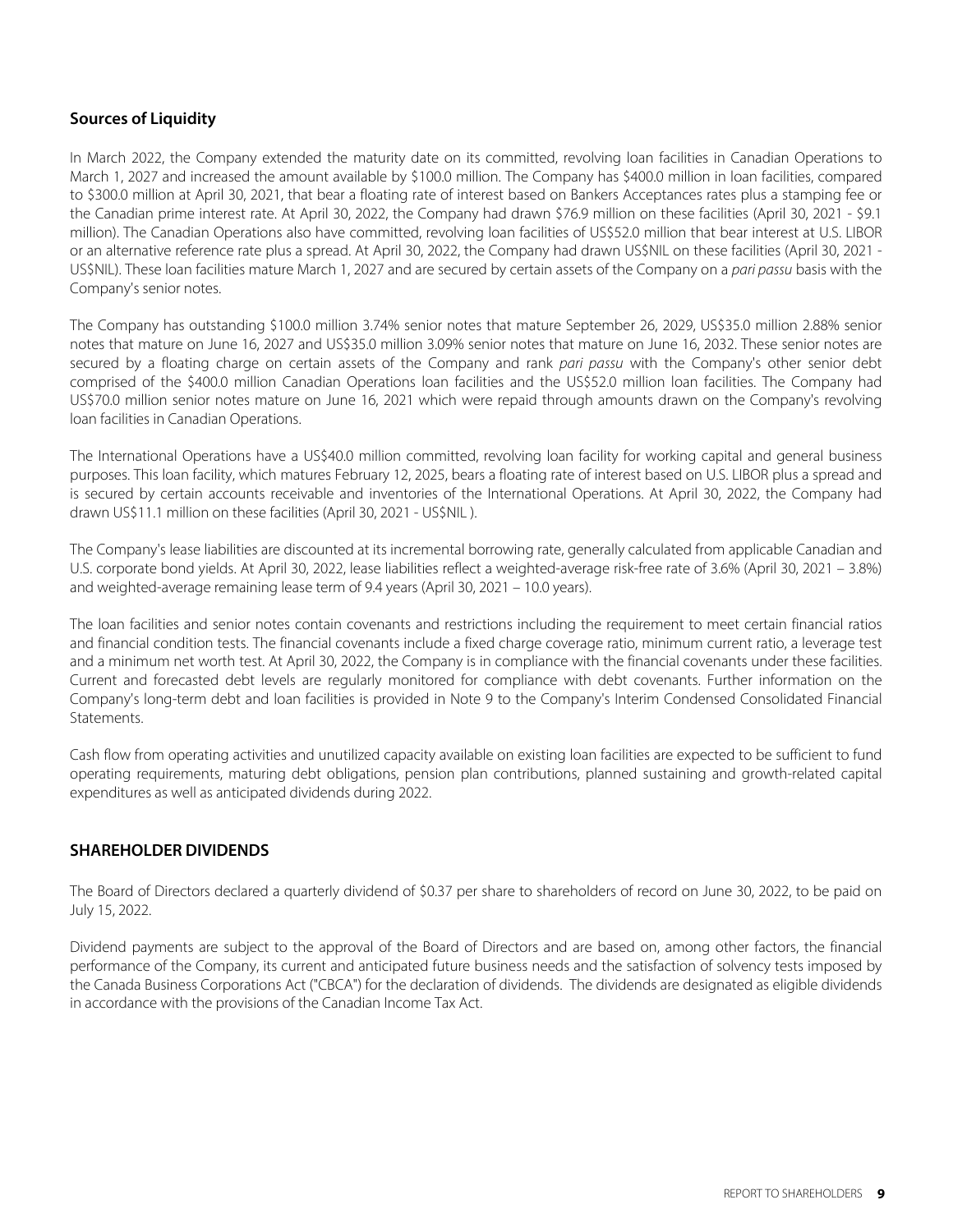#### **OTHER HIGHLIGHTS**

• The Company refinanced the CAD\$300.0 million and US\$52.0 million loan facilities originally maturing September 26, 2022. The refinanced committed revolving loan facilities, provide the Company with up to CAD\$400.0 million and US\$52.0 million and mature on March 1, 2027.

#### **STRATEGY**

The Company is focused on building an expanded range of essential products and services that help our customers to live better and that sustain and grow our business in a socially responsible manner, within all economic conditions. For investors, the Company is committed to delivering sustainable, superior total returns with a commitment to downside risk management, disciplined allocation of capital, cash flow optimization and dividend growth.

The Company's focus areas are set out below:

- 1. Our first and ongoing priority is continuing to provide a safe shopping environment for our customers and employees and remaining in-stock on essential products that our customers rely on within global supply chain disruptions.
- 2. Investing to grow our business through new store openings, store renovations and expanded products and services, including pursuing wholesale opportunities, consistent with our core capability as an essential everyday products and services provider in remote markets.
- 3. Completing the multi-year roll-out of next generation merchandise and store systems and continuing to enhance our logistics capability by optimizing our air cargo business.
- 4. Ensuring that we attract, develop, and retain top talent that is inclusive of the diverse peoples and cultures that are represented within the communities we serve.
- 5. Delivering on the priorities aligned within our diversity, equity and inclusion and ESG frameworks.

Further information on the Company's strategy is provided in the 2021 Annual Report.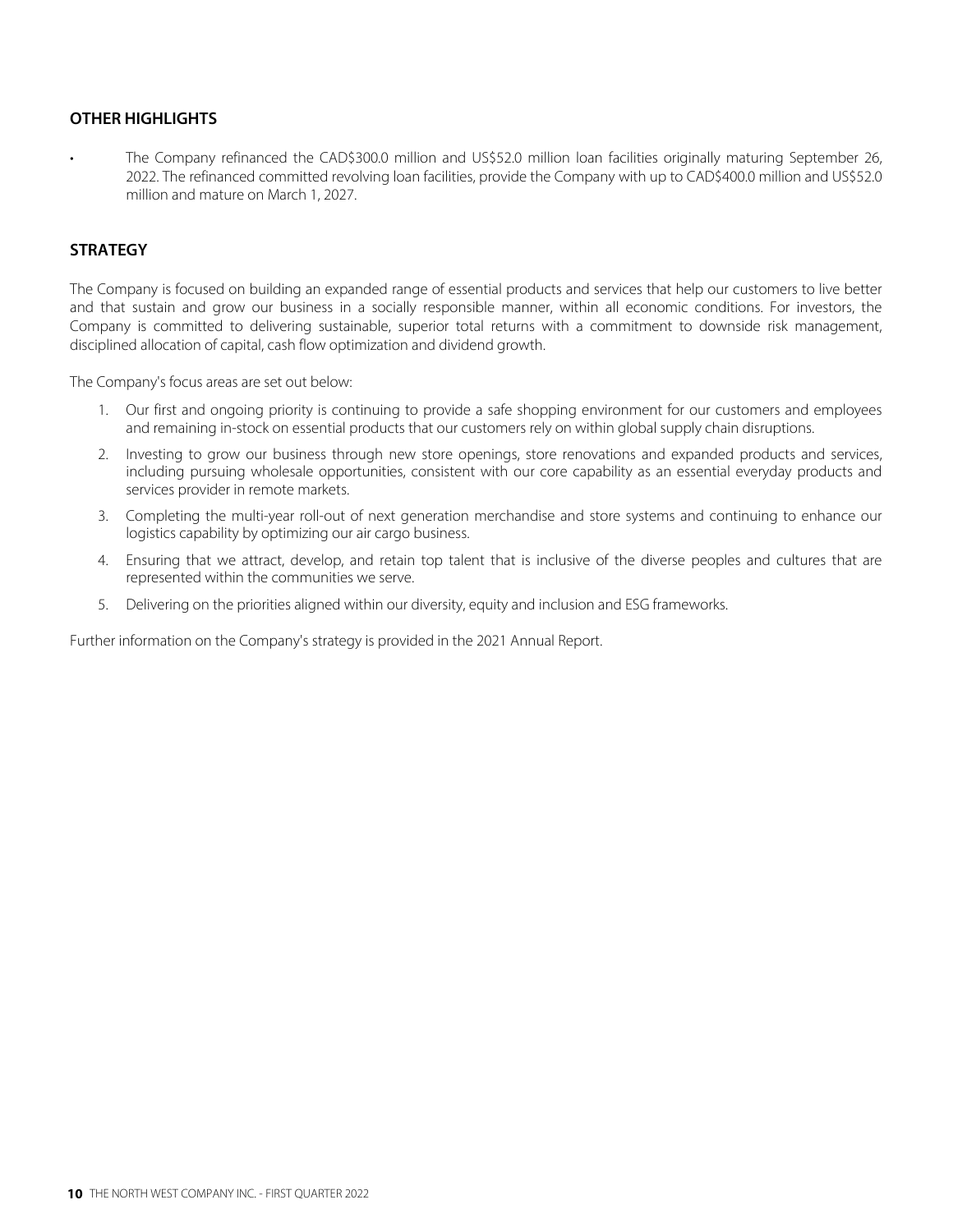#### **OUTLOOK**

The Company's near-term outlook continues to be influenced by global supply chain disruptions, inflationary cost pressures and ongoing uncertainty related to the COVID-19 pandemic. In spite of global supply chain disruptions, the Company's overall in-stock position on essential food and general merchandise items remains healthy however in the current environment these conditions can change rapidly. The transition to reduced COVID-19-related risk conditions compared to 2021 and the elimination of COVID-19-related consumer income support payments and programs such as the USDA Farmers to Families Food Box Program are expected to result in lower sales in 2022 compared to last year however, same store sales are expected to be meaningfully higher than pre-pandemic same store sales in 2019. There is uncertainty to this outlook related to the impact of inflation, supply chain disruptions and the availability of merchandise. The impact of inflation may contribute to higher sales but may also result in a lower gross profit rate if the full impact of inflationary cost increases is not passed through in retail prices. The timing of economic recoveries particularly within tourism-dependent countries is also difficult to forecast. The impact of these factors and \$13.3 million in after-tax insurance-related gains on the settlement of fire insurance claims in 2021, is expected to result in lower earnings in 2022 compared to 2021 but meaningfully above pre-pandemic (2019) levels.

Beyond the duration of the current environment as previously noted, the medium and longer-term outlook for the Company is favourable based on the expected impact of government transfer payments and higher infrastructure spending in Indigenous communities, the resiliency of our essential everyday product and service focus and changes in customer relationships and incommunity shopping patterns established during COVID-19, and the anticipated improved economy in tourism-dependent countries. The Company also continues to assess acquisition and other business venture opportunities within its different businesses and retail divisions.

In 2022, the Company expects that capital expenditures will be in the \$120 million range (2021 - \$75.9 million, net of insurance proceeds) with potential for additional store acquisitions and growth investments. The timing and amount of store-based capital expenditures are expected to continue to be impacted by the availability of building materials and COVID-19-related travel restrictions, in addition to other delays that can occur with remote location capital projects.

#### **RISK FACTORS AND ENTERPRISE RISK MANAGEMENT**

Information on risk factors inherent within the business and enterprise risk management are included in the Company's 2021 Annual Report and 2021 Annual Information Form, which are hereby incorporated by reference. These documents are available on the Company's website at www.northwest.ca or on Sedar at www.sedar.com.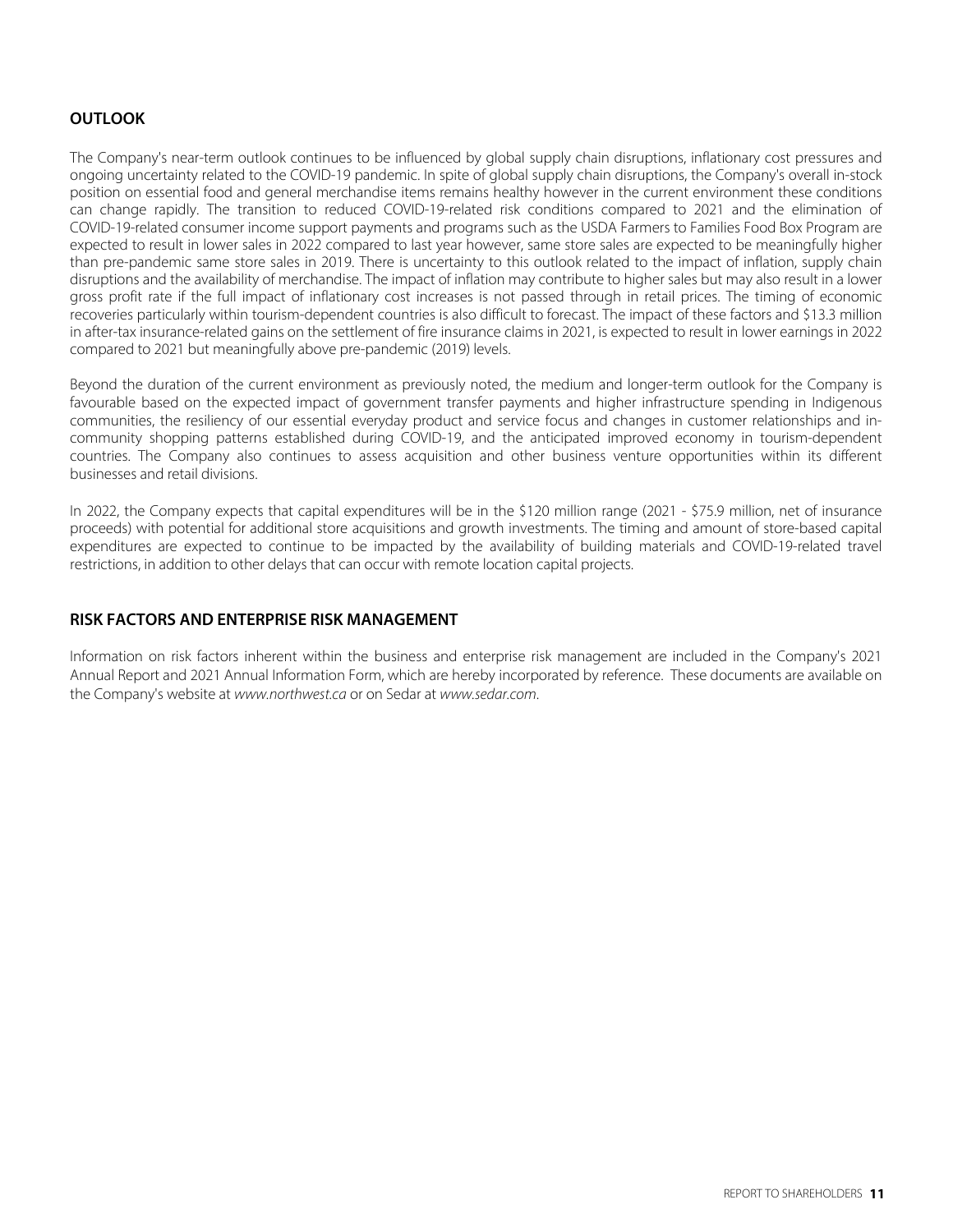#### **QUARTERLY RESULTS OF OPERATIONS**

The following is a summary of selected quarterly financial information:

#### **Operating Results - Consolidated**

|                                                             | <b>First Quarter</b> |         |         | <b>Fourth Quarter</b> | <b>Third Quarter</b> |            | <b>Second Quarter</b> |         |
|-------------------------------------------------------------|----------------------|---------|---------|-----------------------|----------------------|------------|-----------------------|---------|
|                                                             | 89 days              | 89 days | 92 days | 92 days               | 92 days              | 92 davs    | 92 days               | 92 days |
| (\$ in millions, except per share)                          | 2022                 | 2021    | 2021    | 2020                  | 2021                 | 2020       | 2021                  | 2020    |
| <b>Sales</b>                                                | \$<br>552.0          | 551.0   | 579.0   | 565.2                 | 553.7<br>ς           | 553.0<br>ς | 565.1                 | \$648.5 |
| EBITDA <sup>(1)</sup>                                       | 64.9                 | 78.7    | 73.0    | 71.4                  | 78.6                 | 75.7       | 81.1                  | 110.9   |
| <b>Earnings from operations</b>                             | 41.4                 | 56.3    | 49.6    | 49.1                  | 56.1                 | 52.9       | 58.5                  | 87.8    |
| Net earnings                                                | 28.2                 | 40.3    | 35.6    | 32.8                  | 39.2                 | 35.9       | 42.4                  | 62.6    |
| Net earnings attributable to<br>shareholders of the Company | 27.4                 | 39.7    | 34.6    | 32.1                  | 38.7                 | 34.6       | 41.9                  | 61.9    |
| Net earnings per share:                                     |                      |         |         |                       |                      |            |                       |         |
| <b>Basic</b>                                                | 0.57                 | 0.82    | 0.72    | 0.66                  | 0.81                 | 0.71       | 0.86                  | 1.27    |
| l Diluted                                                   | 0.57                 | 0.80    | 0.71    | 0.63                  | 0.79                 | 0.71       | 0.86                  | 1.25    |
| $ $ Adjusted EBITDA $^{(1)}$                                | 68.7                 | 75.7    | 67.1    | 69.0                  | 78.2                 | 83.6       | 84.1                  | 95.9    |
| $ $ Adjusted net earnings $^{(1)}$                          | 31.2                 | 37.9    | 32.3    | 30.5                  | 38.4                 | 42.8       | 44.7                  | 50.5    |

(1) See Non-GAAP Measures Section of Management's Discussion & Analysis.

Historically, the Company's first quarter sales are the lowest and the fourth quarter sales are the highest, reflecting the holiday selling period. Due to the remote location of many of the Company's stores, weather conditions are often more extreme compared to other retailers and can affect sales in any quarter. Net earnings generally follow higher sales but can be dependent on changes in merchandise sales blend, promotional activity in key sales periods, markdowns to reduce excess inventories and other factors which can affect net earnings.

#### **DISCLOSURE CONTROLS AND INTERNAL CONTROLS OVER FINANCIAL REPORTING**

Management is responsible for establishing and maintaining disclosure controls and procedures for the Company in order to provide reasonable assurance that all material information relating to the Company is made known to management in a timely manner so that appropriate decisions can be made regarding public disclosure. Management is also responsible for establishing and maintaining internal controls over financial reporting to provide reasonable assurance regarding the reliability of financial reporting and the preparation of financial reports for external purposes in accordance with IFRS. All internal control systems, no matter how well designed, have inherent limitations. Therefore even those systems determined to be designed effectively can only provide reasonable assurance of achieving the control objectives. Additionally, management is necessarily required to use judgment in evaluating controls and procedures. Management used the Internal Control - Integrated Framework published by the Committee of Sponsoring Organizations of the Treadway Commission as the control framework in designing its internal controls over financial reporting.

There have been no changes in the internal controls over financial reporting during the quarter ended April 30, 2022 that have materially affected or are reasonably likely to materially affect the Company's internal controls over financial reporting.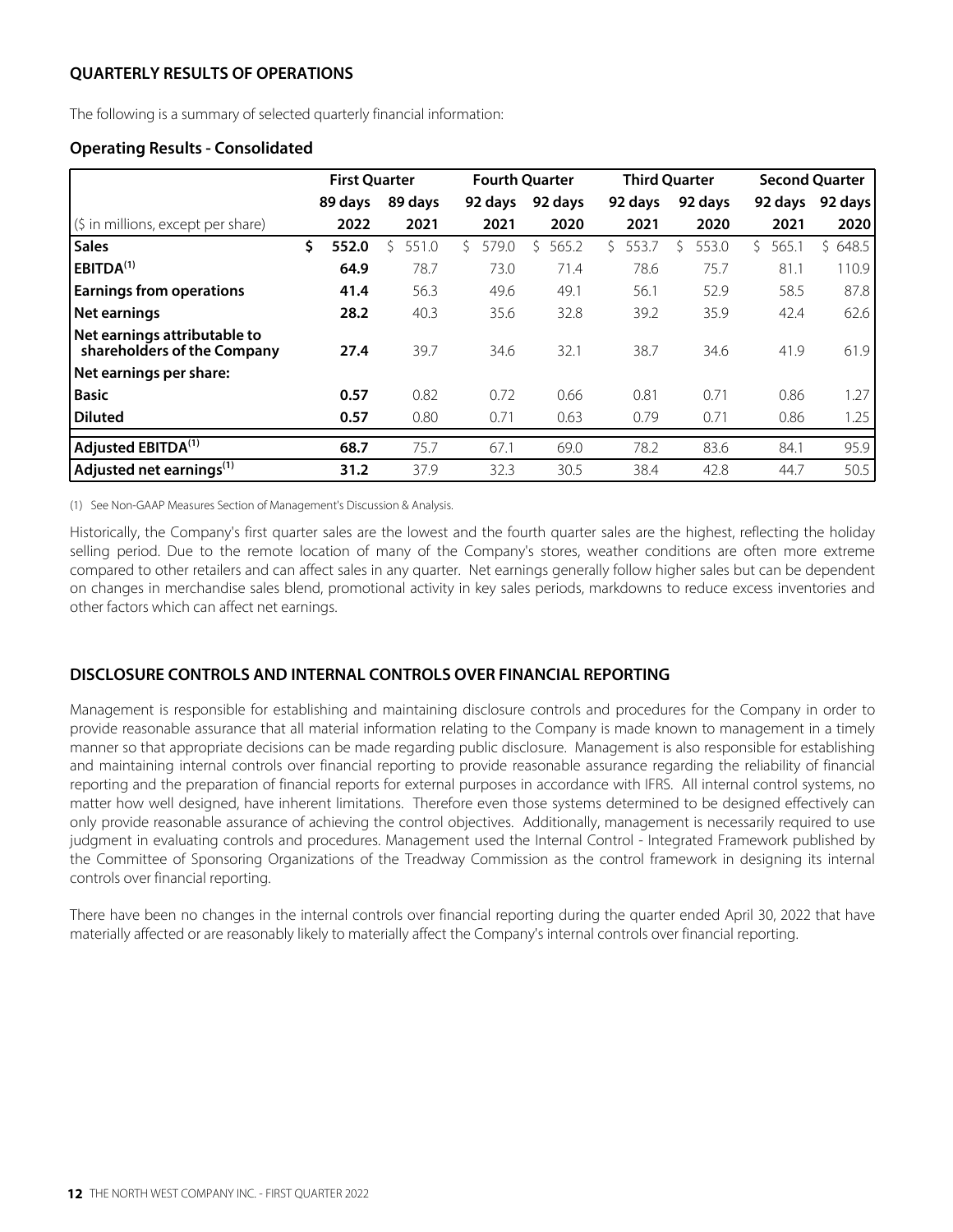#### **ACCOUNTING STANDARDS IMPLEMENTED IN 2022**

The significant accounting policies are set out in the Company's 2021 Annual Audited Consolidated Financial Statements. These policies have been applied to all periods presented in these Interim Condensed Consolidated Financial Statements, and have been applied consistently by both the Company and its subsidiaries using uniform accounting policies for like transactions and other events in similar circumstances.

#### **FUTURE ACCOUNTING STANDARDS TO BE IMPLEMENTED**

In May 2021, the International Accounting Standards Board issued Deferred Tax related to Assets and Liabilities arising from a Single Transaction, which amended IAS 12, Income Taxes. The amendments are effective for periods beginning on or after January 1, 2023, with early adoption permitted. The amendments narrow the scope of the recognition exemption so that it no longer applies on initial recognition to transactions that give rise to equal taxable and deductible temporary differences, such as leases. The Company does not expect adoption of the standard to have a material impact on the Company's consolidated financial statements.

There are no further IFRS or IFRIC interpretations that are not yet effective that would be expected to have a material impact on the Company.

#### **NON-GAAP MEASURES**

The Company uses the following non-GAAP financial measures: earnings before interest, income taxes, depreciation and amortization ("EBITDA"), adjusted EBITDA and adjusted net earnings. The Company believes these non-GAAP financial measures provide useful information to both management and investors in measuring the financial performance and financial condition of the Company for the reasons outlined below.

**Earnings Before Interest, Income Taxes, Depreciation and Amortization (EBITDA)** is not a recognized measure under IFRS. Management believes that in addition to net earnings, EBITDA is a useful supplemental measure as it provides investors with an indication of the Company's operational performance before allocating the cost of interest, income taxes and capital investments. Investors should be cautioned however, that EBITDA should not be construed as an alternative to net earnings determined in accordance with IFRS as an indicator of the Company's performance. The Company's method of calculating EBITDA may differ from other companies and may not be comparable to measures used by other companies.

**Adjusted EBITDA and Adjusted Net Earnings** are not recognized measures under IFRS. Management uses these non-GAAP financial measures to exclude the impact of certain income and expenses that must be recognized under IFRS. The excluded amounts are either subject to volatility in the Company's share price or may not necessarily be reflective of the Company's underlying operating performance. These factors can make comparisons of the Company's financial performance between periods more difficult. The Company may exclude additional items if it believes that doing so will result in a more effective analysis and explanation of the underlying financial performance. The exclusion of these items does not imply that they are non-recurring.

These measures do not have a standardized meaning prescribed by GAAP and therefore they may not be comparable to similarly titled measures presented by other publicly traded companies and should not be construed as an alternative to the other financial measures determined in accordance with IFRS.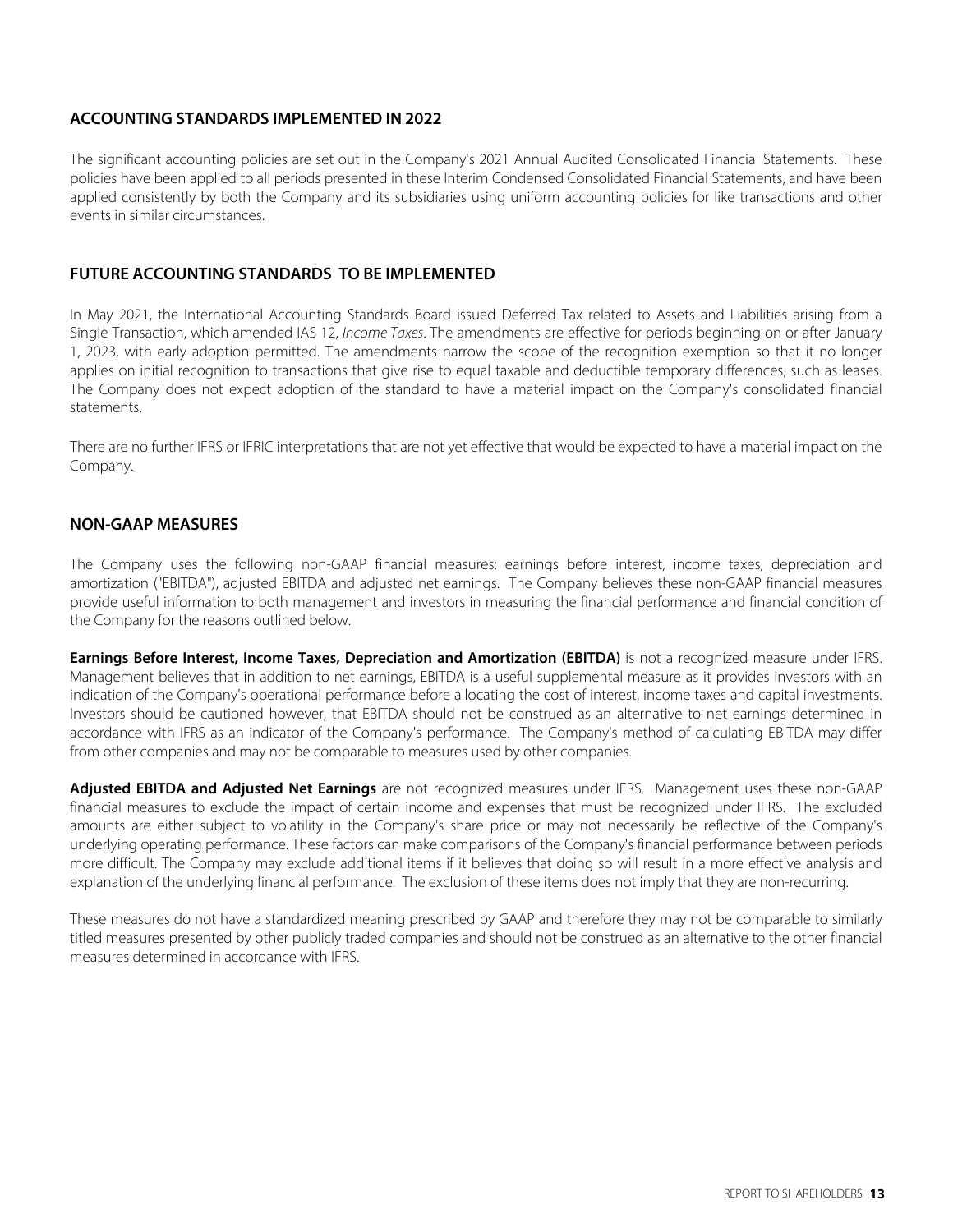#### **Reconciliation of consolidated net earnings to EBITDA and adjusted EBITDA:**

|                                                 | Consolidated |        |         |                                        |                      |          |  |
|-------------------------------------------------|--------------|--------|---------|----------------------------------------|----------------------|----------|--|
|                                                 |              |        |         | <b>First Quarter</b>                   |                      |          |  |
| (\$ in thousands)                               |              | 2022   |         | 2021                                   |                      | 2019     |  |
| EBIT                                            | \$           | 41,431 | \$      | 56,312                                 | \$                   | 37,033   |  |
| Add: Amortization                               |              | 23,514 |         | 22,357                                 |                      | 21,215   |  |
| <b>EBITDA</b>                                   | \$           | 64,945 | $\zeta$ | 78,669                                 | $\zeta$              | 58,248   |  |
| Adjusted for:                                   |              |        |         |                                        |                      |          |  |
| Insurance gains                                 |              |        |         | (8,632)                                |                      | (10,656) |  |
| Share-based compensation expense <sup>(1)</sup> |              | 3,737  |         | 5,681                                  |                      | (2,520)  |  |
| Adjusted EBITDA                                 | \$           | 68,682 | \$      | 75,718                                 | $\zeta$              | 45,072   |  |
|                                                 |              |        |         |                                        | Canada               |          |  |
|                                                 |              |        |         |                                        | <b>First Quarter</b> |          |  |
| (\$ in thousands)                               |              |        |         | 2022                                   |                      | 2021     |  |
| EBIT                                            |              |        | \$      | 27,581                                 | $\zeta$              | 39,408   |  |
| Add: Amortization                               |              |        |         | 15,912                                 |                      | 15,137   |  |
| <b>EBITDA</b>                                   |              |        | \$      | 43,493                                 | $\zeta$              | 54,545   |  |
| Adjusted for:                                   |              |        |         |                                        |                      |          |  |
| Insurance gains                                 |              |        |         |                                        |                      | (8,632)  |  |
| Share-based compensation expense <sup>(1)</sup> |              |        |         | 3,283                                  |                      | 5,102    |  |
| Adjusted EBITDA                                 |              |        | \$      | 46,776                                 | \$                   | 51,015   |  |
|                                                 |              |        |         | International (Stated in U.S. dollars) |                      |          |  |
|                                                 |              |        |         |                                        | <b>First Quarter</b> |          |  |
| (\$ in thousands)                               |              |        |         | 2022                                   |                      | 2021     |  |
| EBIT                                            |              |        | \$      | 10,937                                 | \$                   | 13,431   |  |
| Add: Amortization                               |              |        |         | 6,002                                  |                      | 5,736    |  |
| <b>EBITDA</b>                                   |              |        | \$      | 16,939                                 | \$                   | 19,167   |  |
| Adjusted for:                                   |              |        |         |                                        |                      |          |  |
| Share-based compensation expense <sup>(1)</sup> |              |        |         | 359                                    |                      | 460      |  |

(1) Further information on share-based compensation expense is provided in Note 11 and Note 14 to the Company's Interim Condensed Consolidated Financial Statements.

Adjusted EBITDA **5 17,298 \$** 19,627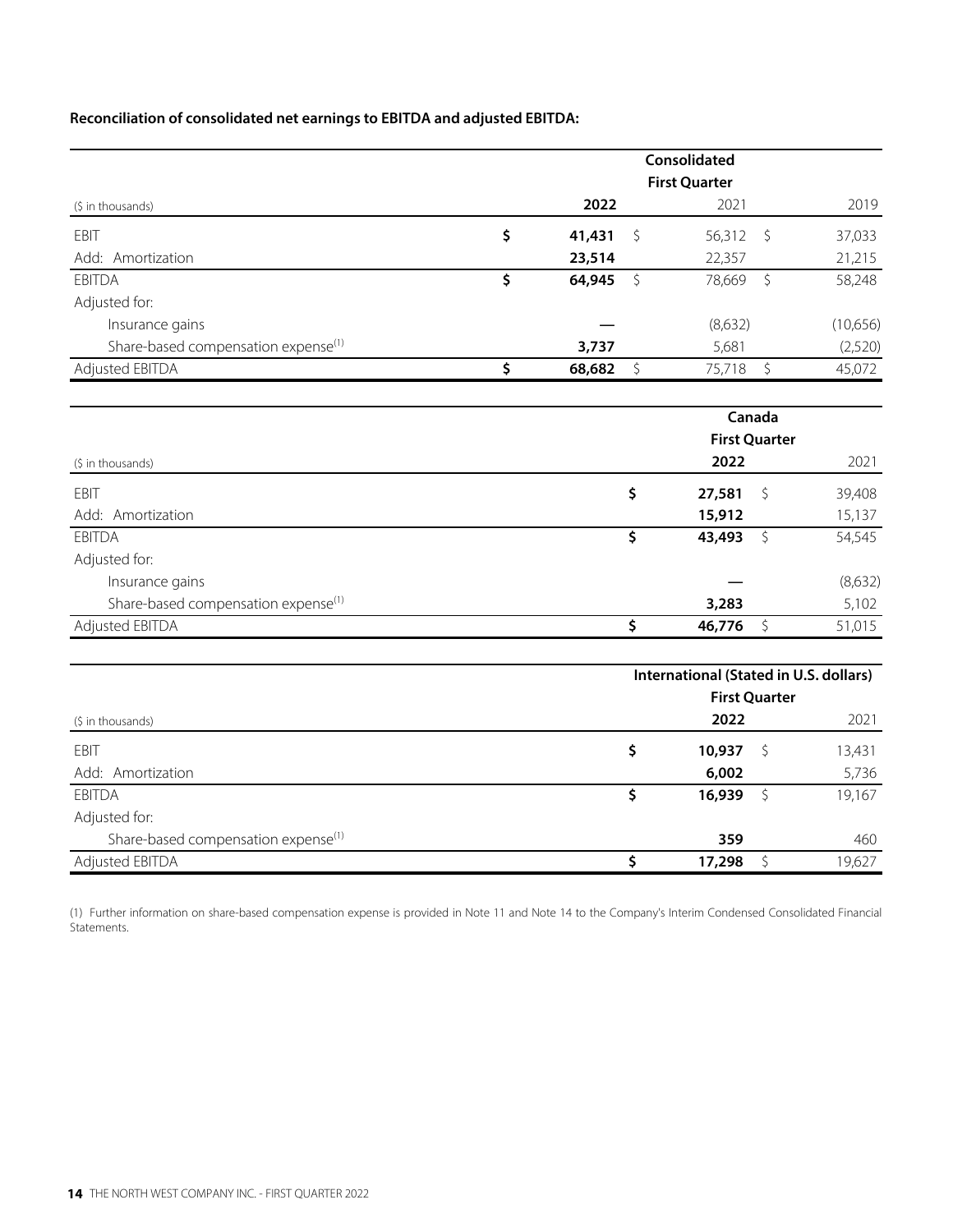#### **Reconciliation of consolidated net earnings to adjusted net earnings:**

|                                              |   | Consolidated |  |                      |         |  |  |
|----------------------------------------------|---|--------------|--|----------------------|---------|--|--|
|                                              |   |              |  | <b>First Quarter</b> |         |  |  |
| (\$ in thousands)                            |   | 2022         |  | 2021                 | 2019    |  |  |
| Net earnings                                 | S | 28,161       |  | 40,288               | 26,225  |  |  |
| Adjusted for:                                |   |              |  |                      |         |  |  |
| Insurance gains, net of tax                  |   |              |  | (7, 123)             | (8,399) |  |  |
| Share-based compensation expense, net of tax |   | 3,000        |  | 4,743                | (2,731) |  |  |
| Adjusted net earnings                        |   | 31,161       |  | 37,908               | 15,095  |  |  |

The Company recorded gains on the partial settlement of insurance claims. These gains were due to the difference between the replacement cost of the assets destroyed and their book value.

Certain share-based compensation costs are presented as liabilities on the Company's consolidated balance sheets. The Company is exposed to market price fluctuations in its share price through these share-based compensation costs. These liabilities are recorded at fair value at each reporting date based on the market price of the Company's shares at the end of each reporting period with the changes in fair value recorded in selling, operating and administrative expenses. Further information on sharebased compensation is provided in Note 11 and Note 14 to the Company's Interim Condensed Consolidated Financial Statements.

#### \*\*\*\*\*\*\*\*\*\*\*\*\*\*\*\*\*\*\*\*\*\*\*\*\*\*\*\*\*\*\*\*\*\*\*\*\*\*\*\*\*\*\*\*\*\*\*\*\*\*\*\*\*\*\*\*\*\*\*\*\*\*\*\*\*\*\*\*\*\*\*\*\*\*\*\*\*\*\*\*\*\*\*\*\*\*\*\*\*\*\*\*\*\*\*\*\*\*\*\*\*\*\*\*\*\*\*\*

Unless otherwise stated, this Management's Discussion & Analysis ("MD&A") is based on the financial information included in the Company's Interim Condensed Consolidated Financial Statements and notes to the Interim Condensed Consolidated Financial statements which have been prepared in accordance with International Financial Reporting Standards and is in Canadian dollars. The information contained in this MD&A is current to June 8, 2022.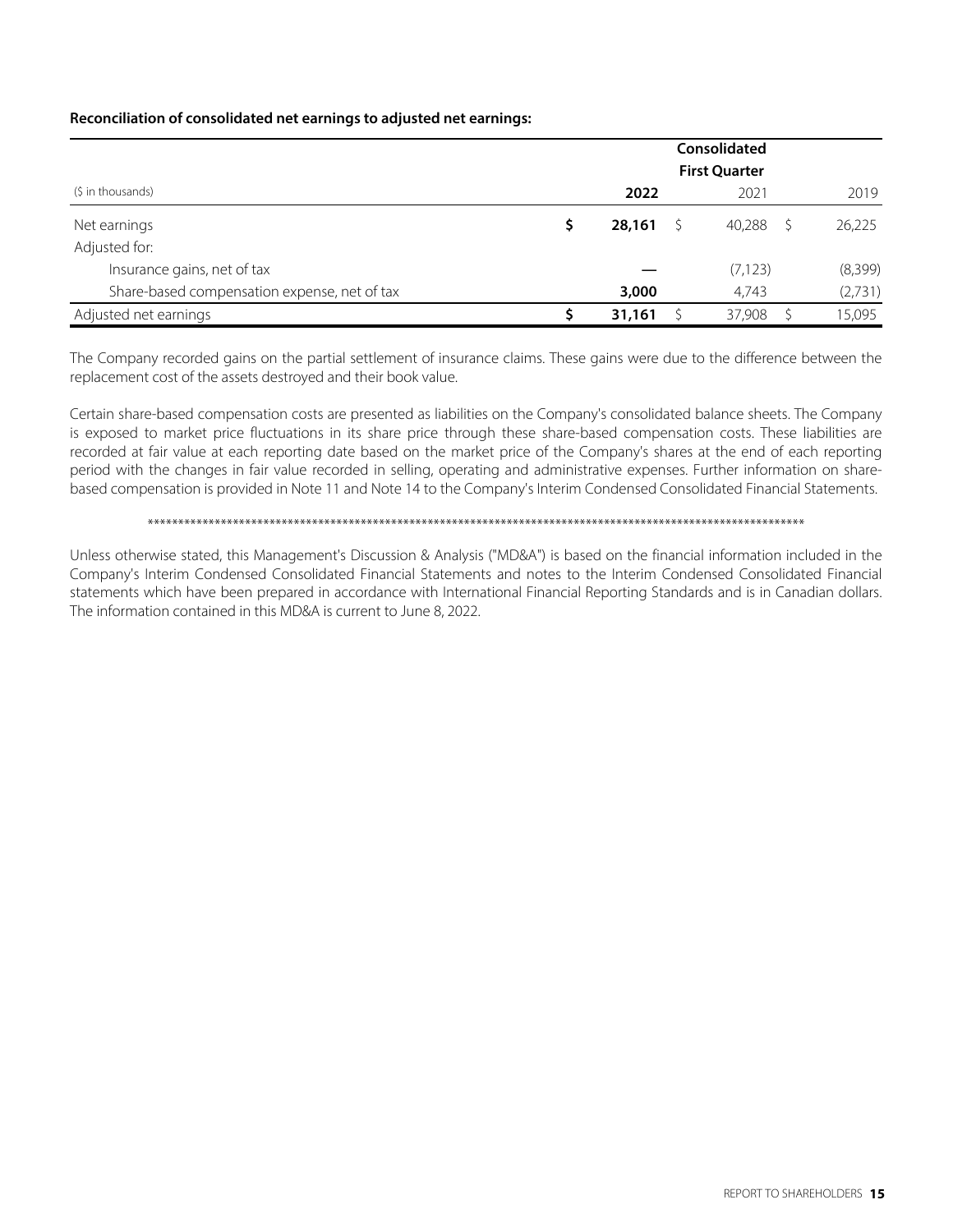#### **Forward-Looking Statements**

This Quarterly Report, including Management's Discussion & Analysis ("MD&A"), contains forward-looking statements about the Company, including its business operations, strategy and expected financial performance and condition. Forward-looking statements include statements that are predictive in nature, depend upon or refer to future events or conditions, or include words such as "expects", "anticipates", "plans", "believes", "estimates", "intends", "targets", "projects", "forecasts" or negative versions thereof and other similar expressions, or future or conditional future financial performance (including sales, earnings, growth rates, capital expenditures, dividends, debt levels, financial capacity, access to capital, and liquidity), on-going business strategies or prospects, the Company's intentions regarding a normal course issuer bid, the anticipated impact of the COVID-19 pandemic on the Company's operations, supply chain and the Company's related business continuity plans, the realization of expected savings from cost reduction plans and possible future action by the Company.

Forward-looking statements are based on current expectations and projections about future events and are inherently subject to, among other things, risks, uncertainties and assumptions about the Company, economic factors and the retail industry in general. They are not guarantees of future performance, and actual events and results could differ materially from those expressed or implied by forward-looking statements made by the Company due to changes in economic conditions, political and market factors in North America and internationally. These factors include, but are not limited to, the duration and the impact of the COVID-19 pandemic, changes in inflation, interest and foreign exchange rates, the Company's ability to maintain an effective supply chain, changes in accounting policies and methods used to report financial condition, including uncertainties associated with critical accounting assumptions and estimates, the effect of applying future accounting changes, business competition, technological change, changes in government regulations and legislation, changes in tax laws, unexpected judicial or regulatory proceedings, catastrophic events, the Company's ability to complete and realize benefits from capital projects, E-Commerce investments, strategic transactions and the integration of acquisitions, the Company's ability to realize benefits from investments in information technology ("IT") and systems, including IT system implementations, or unanticipated results from these initiatives and the Company's success in anticipating and managing the foregoing risks.

The reader is cautioned that the foregoing list of important factors is not exhaustive. Other risks are outlined in the Risk Management section of the 2021 Annual Report and in the Risk Factors sections of the Annual Information Form and Management Information Circular, material change reports and news releases. The reader is also cautioned to consider these and other factors carefully and not place undue reliance on forward-looking statements. Other than as specifically required by applicable law, the Company does not intend to update any forward-looking statements whether as a result of new information, future events or otherwise.

Additional information on the Company, including our Annual Information Form, can be found on SEDAR at [www.sedar.com](http://www.sedar.com) or on the Company's website at [www.northwest.ca](http://www.northwest.ca).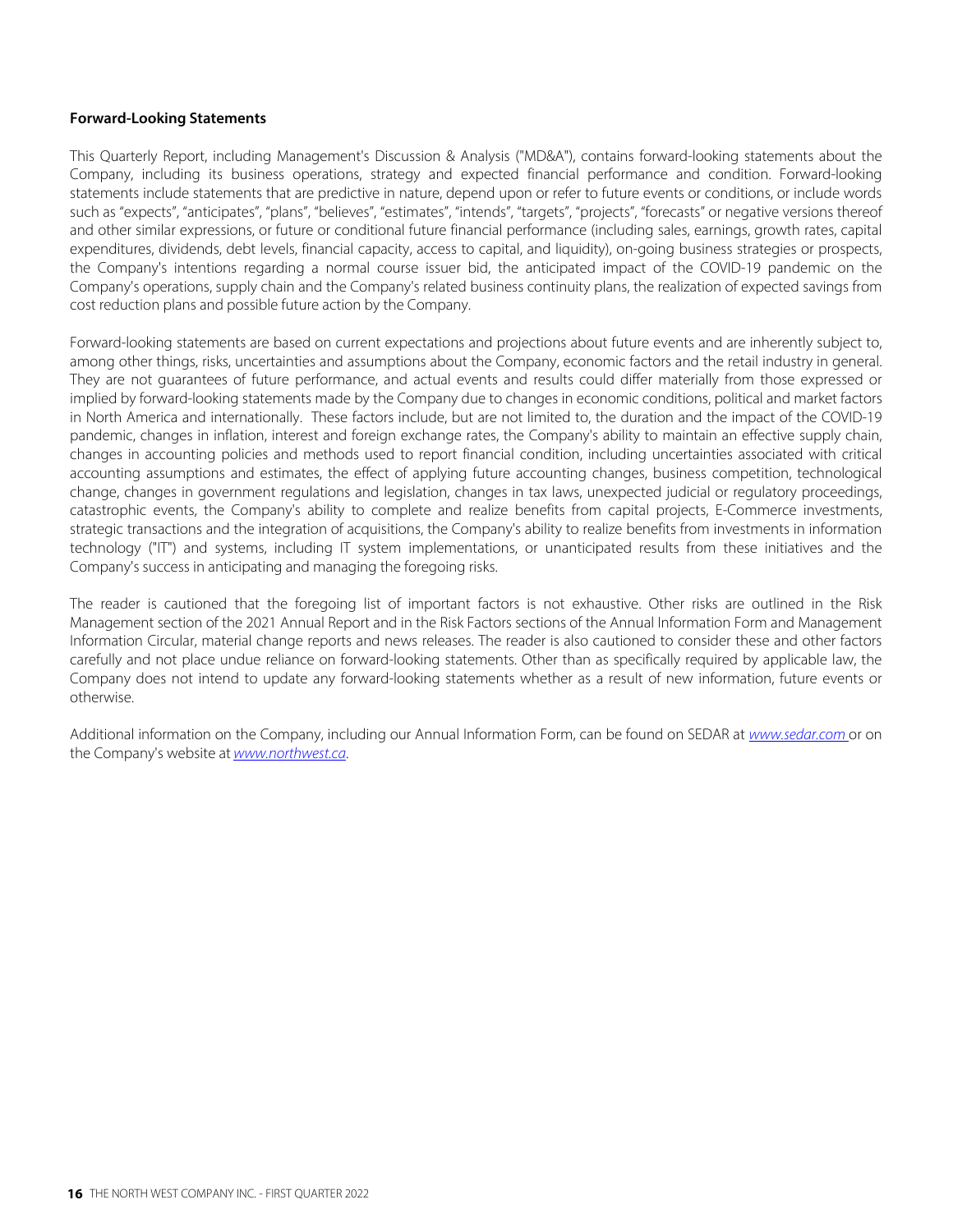## **Consolidated Balance Sheets**

| (unaudited, \$ in thousands)                       | April 30, 2022  | April 30, 2021  | January 31, 2022 |
|----------------------------------------------------|-----------------|-----------------|------------------|
| <b>CURRENT ASSETS</b>                              |                 |                 |                  |
| Cash                                               | \$<br>58,549    | \$<br>55,255    | \$<br>49,426     |
| Accounts receivable (Note 5)                       | 93,699          | 86,732          | 99,241           |
| Inventories (Note 6)                               | 266,083         | 239,285         | 247,988          |
| Prepaid expenses                                   | 17,001          | 15,639          | 6,703            |
|                                                    | 435,332         | 396,911         | 403,358          |
| <b>NON-CURRENT ASSETS</b>                          |                 |                 |                  |
| Property and equipment                             | 551,812         | 520,333         | 554,457          |
| Right-of-use assets                                | 99,220          | 104,184         | 100,844          |
| Promissory note receivable                         | 40,555          | 49,287          | 40,283           |
| Goodwill                                           | 48,879          | 46,820          | 48,502           |
| Intangible assets                                  | 32,940          | 35,041          | 34,094           |
| Deferred tax assets                                | 20,163          | 9,050           | 21,746           |
| Other assets                                       | 16,335          | 13,197          | 15,989           |
|                                                    | 809,904         | 777,912         | 815,915          |
| <b>TOTAL ASSETS</b>                                | \$<br>1,245,236 | \$<br>1,174,823 | \$1,219,273      |
| <b>CURRENT LIABILITIES</b>                         |                 |                 |                  |
| Accounts payable and accrued liabilities           | \$<br>192,634   | \$<br>175,245   | \$<br>221,319    |
| Current portion of long-term debt (Note 9)         | 1,157           | 86,989          | 46,262           |
| Current portion of lease liabilities (Note 10)     | 18,334          | 17,536          | 18,055           |
| Income tax payable (Note 13)                       | 10,478          | 12,775          | 8,854            |
|                                                    | 222,603         | 292,545         | 294,490          |
| <b>NON-CURRENT LIABILITIES</b>                     |                 |                 |                  |
| Long-term debt (Note 9)                            | 281,417         | 195,640         | 189,378          |
| Lease liabilities (Note 10)                        | 93,988          | 99,057          | 96,015           |
| Defined benefit plan obligation (Note 19)          | 8,714           | 25,146          | 21,714           |
| Deferred tax liabilities                           | 14,277          | 12,007          | 14,483           |
| Other long-term liabilities                        | 23,173          | 24,961          | 22,989           |
|                                                    | 421,569         | 356,811         | 344,579          |
| <b>TOTAL LIABILITIES</b>                           | 644,172         | 649,356         | 639,069          |
| <b>SHAREHOLDERS' EOUITY</b>                        |                 |                 |                  |
| Share capital (Note 7)                             | 176,730         | 174,714         | 173,081          |
| Contributed surplus                                | 8,152           | 9,727           | 12,530           |
| Retained earnings                                  | 374,637         | 309,990         | 355,674          |
| Accumulated other comprehensive income             | 24,017          | 17,028          | 22,350           |
| Equity attributable to The North West Company Inc. | 583,536         | 511,459         | 563,635          |
| Non-controlling interests                          | 17,528          | 14,008          | 16,569           |
| <b>TOTAL EQUITY</b>                                | 601,064         | 525,467         | 580,204          |
| <b>TOTAL LIABILITIES &amp; EQUITY</b>              | \$<br>1,245,236 | \$<br>1,174,823 | \$1,219,273      |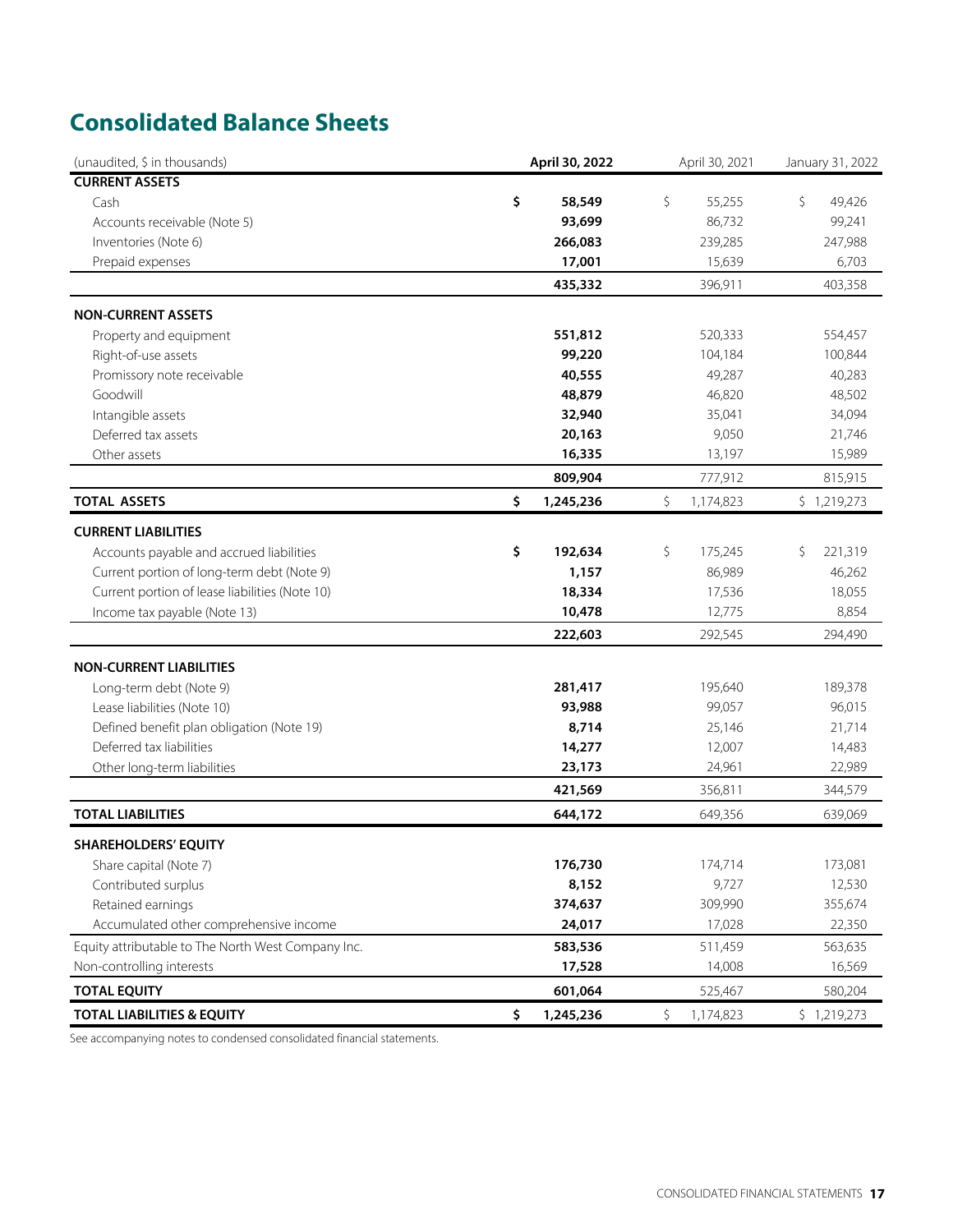## **Consolidated Statements of Earnings**

|                                                               | <b>Three Months</b> | Three Months   |
|---------------------------------------------------------------|---------------------|----------------|
|                                                               | <b>Ended</b>        | Ended          |
| (unaudited, \$ in thousands, except per share amounts)        | April 30, 2022      | April 30, 2021 |
| <b>SALES</b>                                                  | \$<br>552,016       | \$<br>550,988  |
| Cost of sales                                                 | (375, 976)          | (368, 416)     |
| Gross profit                                                  | 176,040             | 182,572        |
| Selling, operating and administrative expenses (Notes 11, 17) | (134, 609)          | (126, 260)     |
| Earnings from operations                                      | 41,431              | 56,312         |
| Interest expense (Note 12)                                    | (3,023)             | (3,463)        |
| Earnings before income taxes                                  | 38,408              | 52,849         |
| Income taxes (Note 13)                                        | (10, 247)           | (12, 561)      |
| <b>NET EARNINGS FOR THE PERIOD</b>                            | \$<br>28,161        | \$<br>40,288   |
|                                                               |                     |                |
| NET EARNINGS ATTRIBUTABLE TO                                  |                     |                |
| The North West Company Inc.                                   | \$<br>27,380        | \$<br>39,656   |
| Non-controlling interests                                     | 781                 | 632            |
| <b>TOTAL NET EARNINGS</b>                                     | \$<br>28,161        | \$<br>40,288   |
|                                                               |                     |                |
| <b>NET EARNINGS PER SHARE</b>                                 |                     |                |
| Basic                                                         | \$<br>0.57          | \$<br>0.82     |
| Diluted                                                       | \$<br>0.57          | \$<br>0.80     |
|                                                               |                     |                |
| WEIGHTED-AVERAGE NUMBER OF SHARES OUTSTANDING (000's)         |                     |                |
| Basic                                                         | 47,902              | 48,522         |
| Diluted                                                       | 48,376              | 49,352         |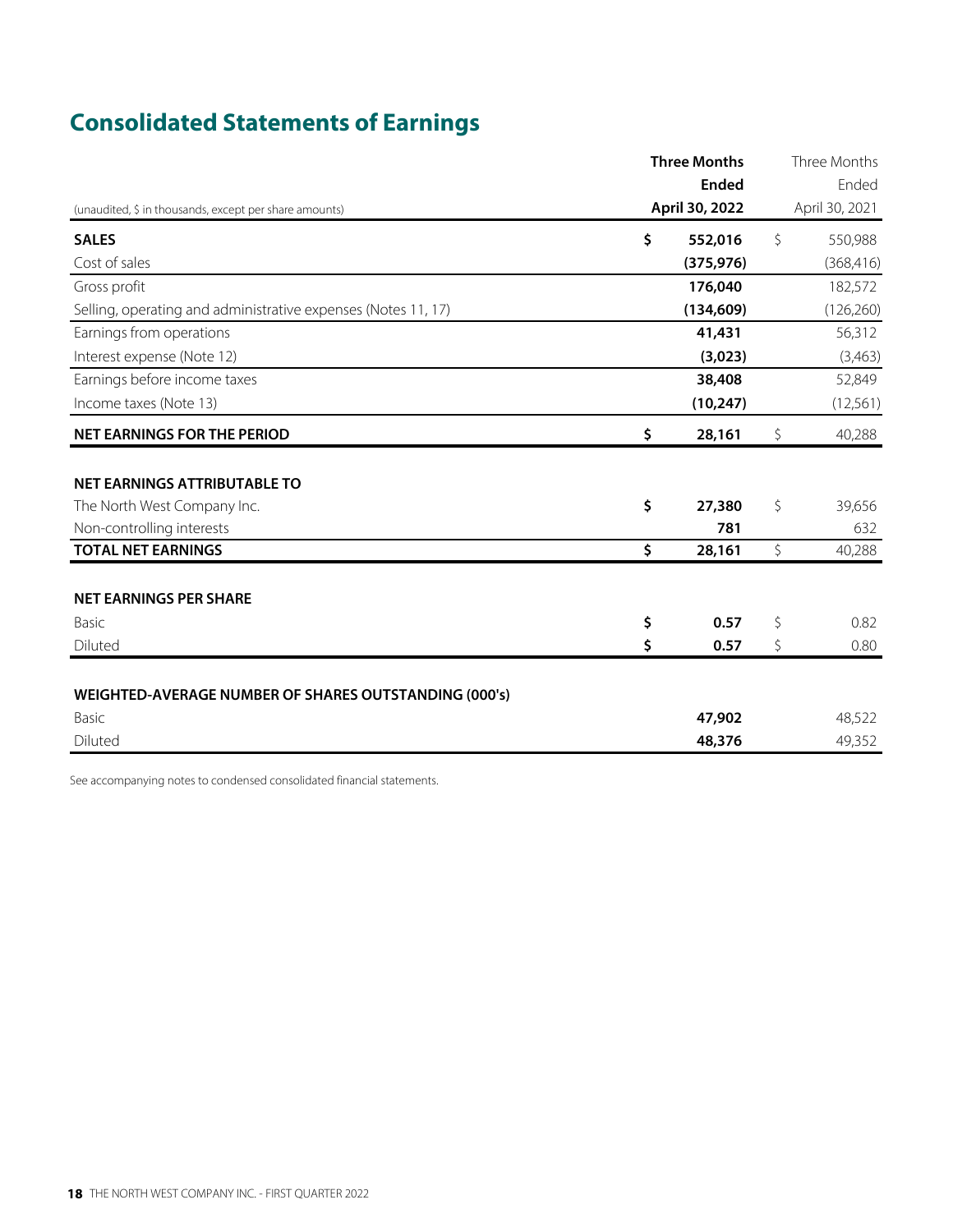## **Consolidated Statements of Comprehensive Income**

|                                                                        | <b>Three Months</b> |    | Three Months   |
|------------------------------------------------------------------------|---------------------|----|----------------|
|                                                                        | <b>Ended</b>        |    | Ended          |
| (unaudited, \$ in thousands)                                           | April 30, 2022      |    | April 30, 2021 |
| <b>NET EARNINGS FOR THE PERIOD</b>                                     | \$<br>28,161        | \$ | 40,288         |
| Other comprehensive income/(loss), net of tax:                         |                     |    |                |
| Items that may be reclassified to net earnings:                        |                     |    |                |
| Exchange differences on translation of foreign controlled subsidiaries | 1,845               |    | (5, 132)       |
| Items that will not be subsequently reclassified to net earnings:      |                     |    |                |
| Remeasurements of defined benefit plans (Note 19)                      | 9,513               |    | 10,373         |
| Total other comprehensive income, net of tax                           | 11,358              |    | 5,241          |
| <b>COMPREHENSIVE INCOME FOR THE PERIOD</b>                             | \$<br>39,519        | \$ | 45,529         |
|                                                                        |                     |    |                |
| OTHER COMPREHENSIVE INCOME/(LOSS) ATTRIBUTABLE TO                      |                     |    |                |
| The North West Company Inc.                                            | \$<br>11,180        | Ŝ. | 5,796          |
| Non-controlling interests                                              | 178                 |    | (555)          |
| <b>TOTAL OTHER COMPREHENSIVE INCOME</b>                                | \$<br>11,358        | \$ | 5,241          |
|                                                                        |                     |    |                |
| <b>COMPREHENSIVE INCOME ATTRIBUTABLE TO</b>                            |                     |    |                |
| The North West Company Inc.                                            | \$<br>38,560        | \$ | 45,452         |
| Non-controlling interests                                              | 959                 |    | 77             |
| <b>TOTAL COMPREHENSIVE INCOME</b>                                      | \$<br>39,519        | \$ | 45,529         |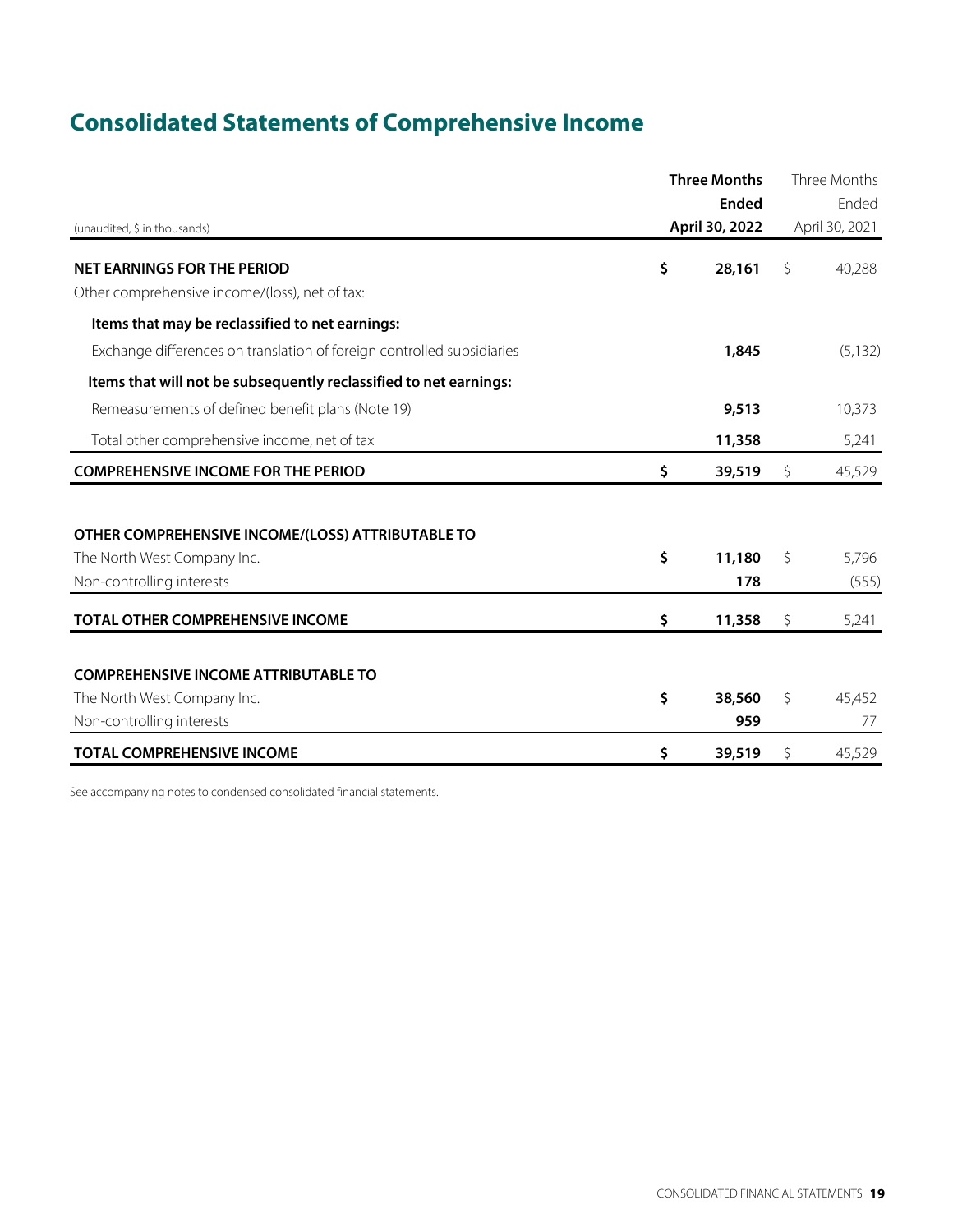## **Consolidated Statements of Changes in Shareholders' Equity**

| (unaudited, \$ in thousands)                    | Share<br>Capital | Contributed<br>Surplus        | Retained<br>Earnings | $AOCI^{(1)}$ | Total                                 | Non-<br>Controlling      | Interests Total Equity |
|-------------------------------------------------|------------------|-------------------------------|----------------------|--------------|---------------------------------------|--------------------------|------------------------|
| Balance at January 31, 2022                     | $$173,081$ \$    | 12,530 \$                     | 355,674 \$           | $22,350$ \$  | 563,635 \$                            | 16,569 \$                | 580,204                |
| Net earnings for the period                     |                  |                               | 27,380               |              | 27,380                                | 781                      | 28,161                 |
| Other comprehensive income                      |                  |                               | 9,513                | 1,667        | 11,180                                | 178                      | 11,358                 |
| Comprehensive income                            |                  |                               | 36,893               | 1.667        | 38,560                                | 959                      | 39,519                 |
| Shares Purchased and cancelled (Note 7)         | (19)             |                               | (181)                |              | (200)                                 |                          | (200)                  |
| Equity settled share-based payments, net of tax | (233)            | (2,320)                       |                      |              | (2, 553)                              |                          | (2, 553)               |
| Dividends (Note 8)                              |                  | $\overbrace{\phantom{12333}}$ | (17, 749)            |              | (17, 749)                             | -                        | (17, 749)              |
| Issuance of shares (Note 7)                     | 3,901            | (2,058)                       |                      |              | 1,843                                 |                          | 1,843                  |
|                                                 | 3,649            | (4,378)                       | (17,930)             |              | (18,659)                              | $\overline{\phantom{0}}$ | (18,659)               |
| Balance at April 30, 2022                       | \$176,730 \$     |                               |                      |              | 8,152 \$374,637 \$24,017 \$583,536 \$ | 17,528 \$                | 601,064                |
|                                                 |                  |                               |                      |              |                                       |                          |                        |
| Balance at January 31, 2021                     | $$174,213$ \$    | 13,394 \$                     | 282,088 \$           | $21,605$ \$  | 491,300 \$                            | 13,931 \$                | 505,231                |
| Net earnings for the period                     |                  |                               | 39,656               |              | 39,656                                | 632                      | 40,288                 |
| Other comprehensive income                      |                  |                               | 10,373               | (4,577)      | 5,796                                 | (555)                    | 5,241                  |
| Comprehensive income                            |                  |                               | 50,029               | (4,577)      | 45,452                                | 77                       | 45,529                 |
| Shares Purchased and cancelled (Note 7)         | (558)            | $\overline{\phantom{0}}$      | (4,673)              |              | (5,231)                               |                          | (5,231)                |
| Equity settled share-based payments, net of tax | (16)             | (3,255)                       |                      |              | (3,271)                               |                          | (3,271)                |
| Dividends (Note 8)                              |                  |                               | (17, 454)            |              | (17, 454)                             |                          | (17, 454)              |
| Issuance of shares (Note 7)                     | 1,075            | (412)                         |                      |              | 663                                   |                          | 663                    |
|                                                 | 501              | (3,667)                       | (22, 127)            |              | (25, 293)                             | $\overline{\phantom{0}}$ | (25, 293)              |
| Balance at April 30, 2021                       | $$174,714$ \$    | $9,727$ \$                    | 309,990 \$           | 17,028 \$    | 511,459 \$                            | 14,008 \$                | 525,467                |

(1) Accumulated Other Comprehensive Income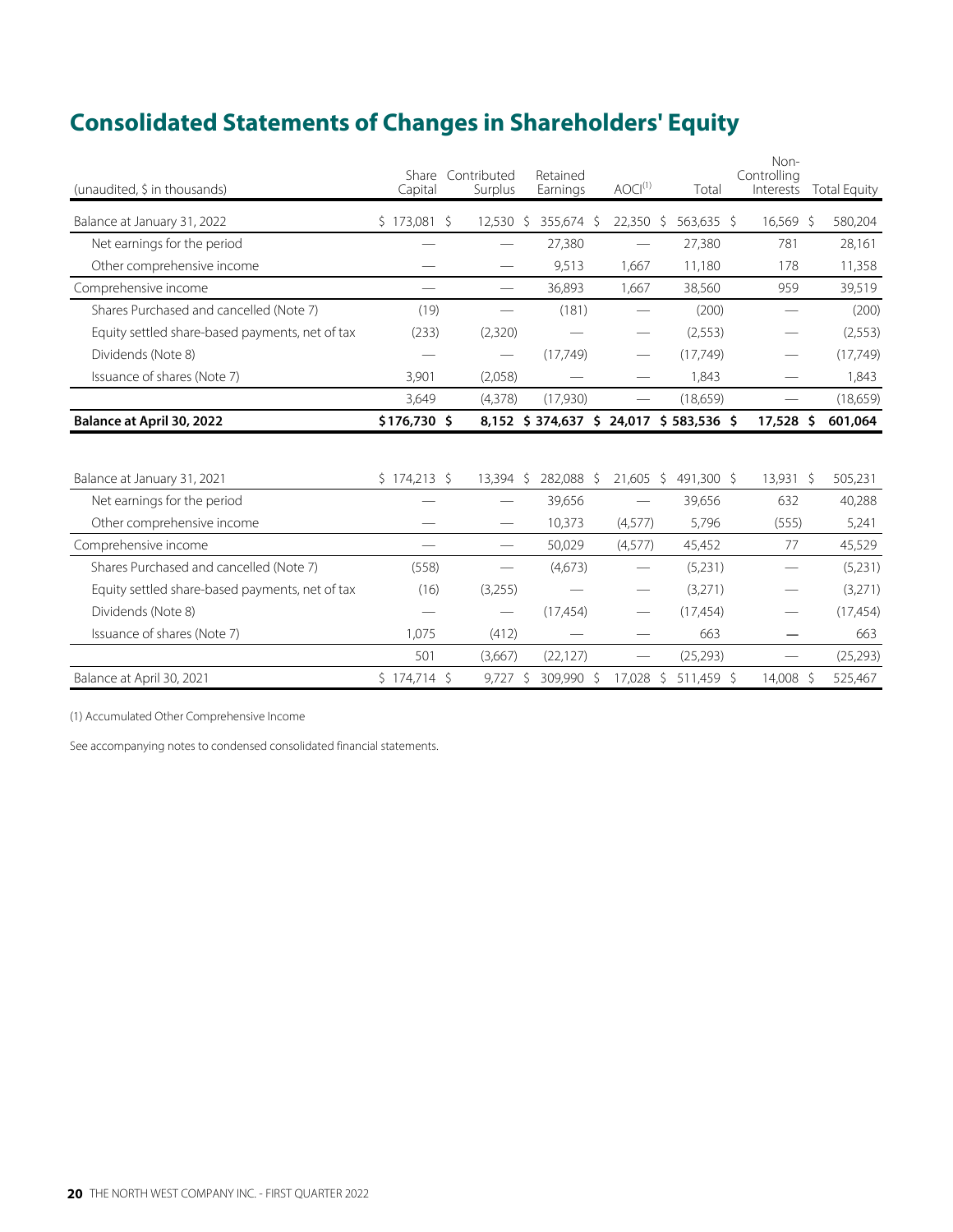## **Consolidated Statements of Cash Flows**

|                                                               | <b>Three Months</b> | Three Months   |  |  |
|---------------------------------------------------------------|---------------------|----------------|--|--|
|                                                               | <b>Ended</b>        | Ended          |  |  |
| (unaudited, \$ in thousands)                                  | April 30, 2022      | April 30, 2021 |  |  |
| <b>CASH FROM (USED IN):</b>                                   |                     |                |  |  |
| <b>Operating activities</b>                                   |                     |                |  |  |
| Net earnings for the period                                   | \$<br>28,161        | \$<br>40,288   |  |  |
| Adjustments for:                                              |                     |                |  |  |
| Amortization                                                  | 23,514              | 22,357         |  |  |
| Provision for income taxes (Note 13)                          | 10,247              | 12,561         |  |  |
| Interest expense (Note 12)                                    | 3,023               | 3,463          |  |  |
| Equity settled share-based compensation, net of tax (Note 14) | (2, 553)            | (3,271)        |  |  |
| Insurance proceeds, property and equipment (Note 17)          |                     | (8,632)        |  |  |
| Taxes paid                                                    | (10,680)            | (9,577)        |  |  |
| Loss / (gain) on disposal of property and equipment           | 13                  | (35)           |  |  |
|                                                               | 51,725              | 57,154         |  |  |
| Change in non-cash working capital                            | (50, 976)           | (48, 319)      |  |  |
| Change in other non-cash items                                | (709)               | 1,668          |  |  |
| Cash from operating activities                                | 40                  | 10,503         |  |  |
| <b>Investing activities</b>                                   |                     |                |  |  |
| Purchase of property and equipment                            | (11, 944)           | (11, 188)      |  |  |
| Intangible asset additions                                    | (1,002)             | (1, 123)       |  |  |
| Proceeds from disposal of property and equipment              | 1                   | 45             |  |  |
| Insurance proceeds, property and equipment (Note 17)          |                     | 8,632          |  |  |
| Cash used in investing activities                             | (12, 945)           | (3,634)        |  |  |
| <b>Financing activities</b>                                   |                     |                |  |  |
| Net increase in long-term debt (Note 9)                       | 45,746              | 8,134          |  |  |
| Payment of lease liabilities, principal                       | (4,618)             | (5,167)        |  |  |
| Payment of lease liabilities, interest                        | (1,016)             | (1,095)        |  |  |
| Dividends (Note 8)                                            | (17, 749)           | (17,454)       |  |  |
| Interest paid                                                 | (2, 287)            | (1,986)        |  |  |
| Net issuance of common shares                                 | 1,843               | 663            |  |  |
| Common shares purchased and cancelled (Note 7)                | (200)               | (5,231)        |  |  |
| Cash from/ (used in) financing activities                     | 21,719              | (22, 136)      |  |  |
| Effect of foreign exchange rates on cash                      | 309                 | (1,014)        |  |  |
| <b>NET CHANGE IN CASH</b>                                     | 9,123               | (16,281)       |  |  |
| Cash, beginning of period                                     | 49,426              | 71,536         |  |  |
| <b>CASH, END OF PERIOD</b>                                    | \$<br>58,549        | \$<br>55,255   |  |  |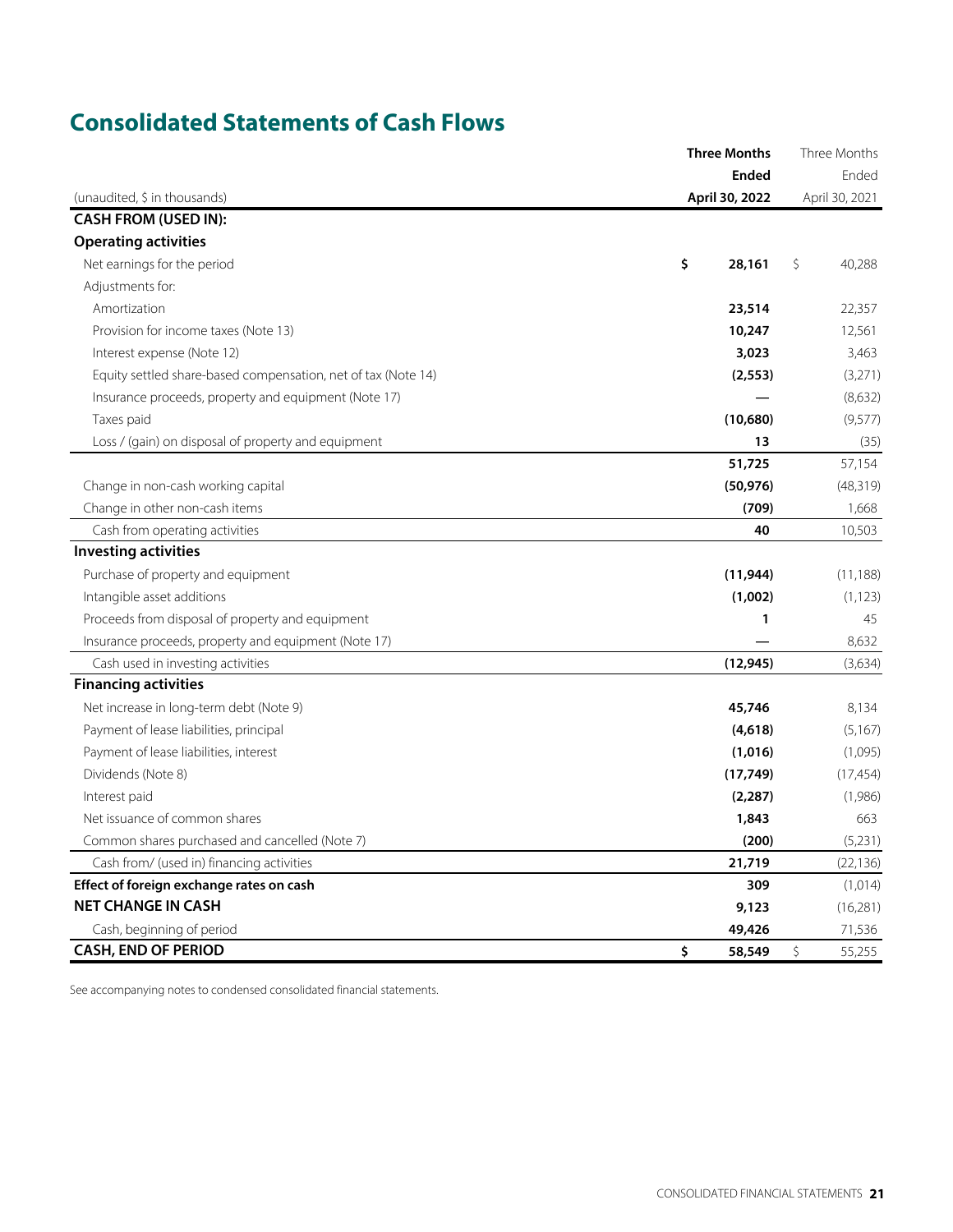#### **1. ORGANIZATION**

The North West Company Inc. (NWC or the Company) is a corporation amalgamated under the Canada Business Corporations Act (CBCA) and governed by the laws of Canada. The Company, through its subsidiaries, is a leading retailer of food and everyday products and services. The address of its registered office is 77 Main Street, Winnipeg, Manitoba, Canada.

The Company has two reportable geographical segments, Canada and International. The International segment consists largely of wholly owned subsidiaries operating in the continental United States, Caribbean and South Pacific. The Company's business follows a seasonal pattern where historically the first quarter sales are the lowest and the fourth quarter sales are the highest, reflecting consumer holiday buying patterns.

These unaudited interim period condensed consolidated financial statements (condensed consolidated financial statements) have been approved for issue by the Board of Directors of the Company on June 8, 2022.

#### **2. BASIS OF PREPARATION**

- **(A) Statement of Compliance** These condensed consolidated financial statements have been prepared in accordance with International Accounting Standard (IAS) 34, Interim Financial Reporting, as issued by the International Accounting Standards Board (IASB). These condensed consolidated financial statements should be read in conjunction with the Company's annual audited consolidated financial statements and the accompanying notes included in The North West Company Inc.'s 2021 Annual Report which have been prepared in accordance with International Financial Reporting Standards (IFRS).
- **(B) Basis of Measurement** The condensed consolidated financial statements have been prepared on a historical cost basis, except for the following which are measured at fair value, as applicable:
	- Liabilities for share-based payment plans (Note 14)
	- Defined benefit pension plan (Note 19)
	- Assets and liabilities acquired in a business combination

The methods used to measure fair values are discussed further in the notes to the Company's 2021 Annual Audited Consolidated Financial Statements.

**(C) Functional and Presentation Currency** The presentation currency of the condensed consolidated financial statements is Canadian dollars, which is the Company's functional currency. All financial information is presented in Canadian dollars, unless otherwise stated, and has been rounded to the nearest thousand.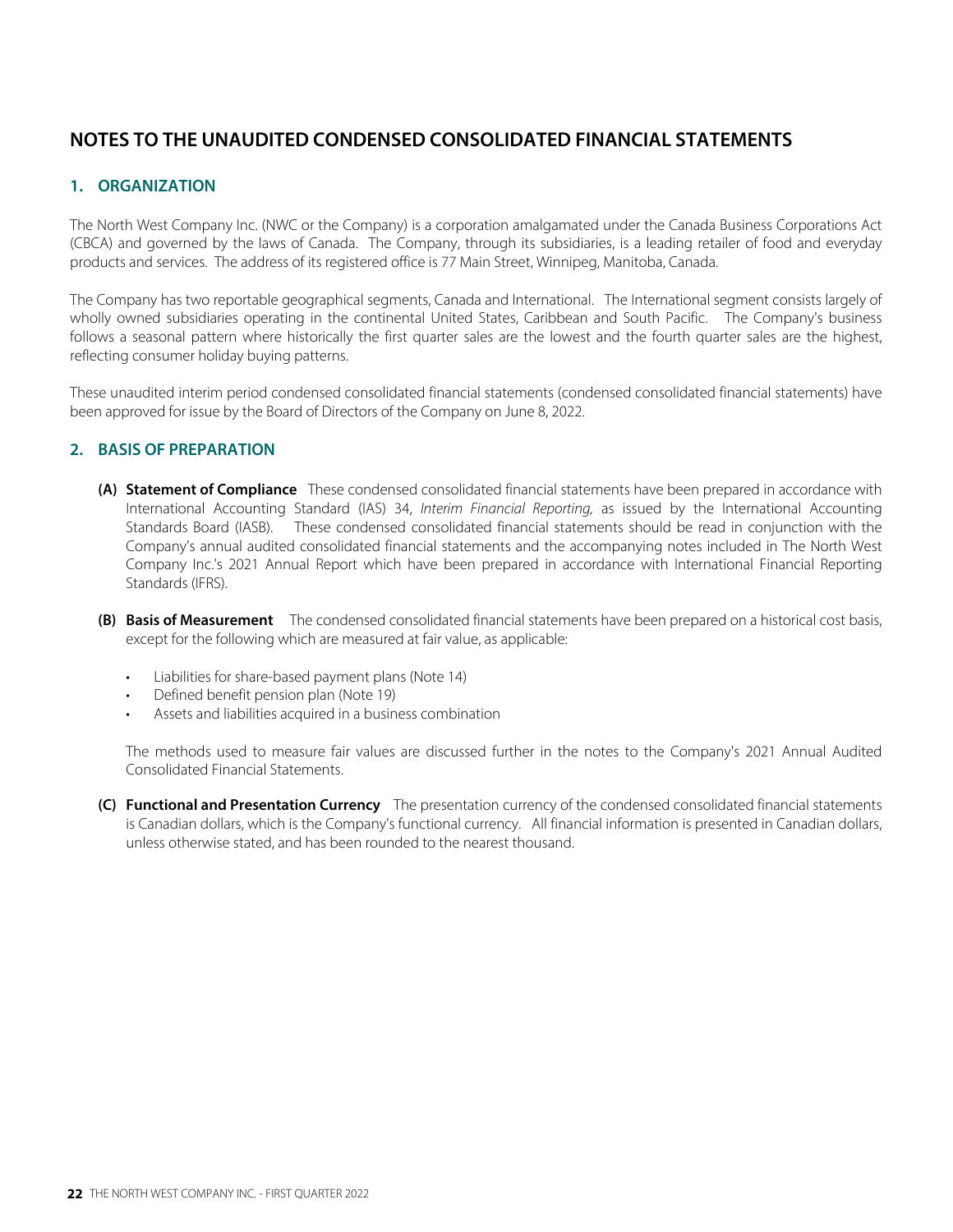#### **3. SIGNIFICANT ACCOUNTING POLICIES**

The significant accounting policies are set out in the Company's 2021 Annual Audited Consolidated Financial Statements. These policies have been applied to all periods presented in these condensed consolidated financial statements, and have been applied consistently by both the Company and its subsidiaries using uniform accounting policies for like transactions and other events in similar circumstances.

**Future Standards and Amendments** In May 2021, the International Accounting Standards Board issued Deferred Tax related to Assets and Liabilities arising from a Single Transaction, which amended IAS 12, Income Taxes. The amendments are effective for periods beginning on or after January 1, 2023, with early adoption permitted. The amendments narrowed the scope of the recognition exemption so that it no longer applies on initial recognition to transactions that give rise to equal taxable and deductible temporary differences, such as leases. The Company does not expect adoption of the standard to have a material impact on the Company's consolidated financial statements.

There are no further IFRS or IFRIC interpretations that are not yet effective that would be expected to have a material impact on the Company.

**Use of Estimates** The preparation of the condensed consolidated financial statements in conformity with IFRS requires management to make estimates, assumptions and judgments that affect the application of accounting policies, the reported amounts of revenues and expenses during the reporting period and disclosure of contingent assets and liabilities in the condensed consolidated financial statements and notes. Judgment has been used in the application of accounting policy and to determine if a transaction should be recognized or disclosed in these condensed consolidated financial statements while estimates and assumptions have been used to measure balances recognized or disclosed.

Estimates, assumptions and judgments are based on management's historical experience, best knowledge of current events, conditions and actions that the Company may undertake in the future and other factors that management believes are reasonable under the circumstances. Estimates and underlying assumptions are reviewed on an ongoing basis. Certain of these estimates require subjective or complex judgments by management about matters that are uncertain and changes in these estimates could materially impact the condensed consolidated financial statements and notes. Revisions to accounting estimates are recognized in the period in which the estimates are reviewed and in any future periods affected.

Areas involving a higher degree of judgment or complexity, or areas where assumptions and estimates have the most significant effect on the amounts recognized in the condensed consolidated financial statements include: allowance for doubtful accounts, inventories, amortization of property and equipment, determination of lease term, estimate of incremental borrowing rate of each leased asset, impairment of long-lived assets, goodwill and indefinite life intangible asset impairment, income taxes, measurement of contingent consideration, promissory note receivable and defined benefit plan obligations.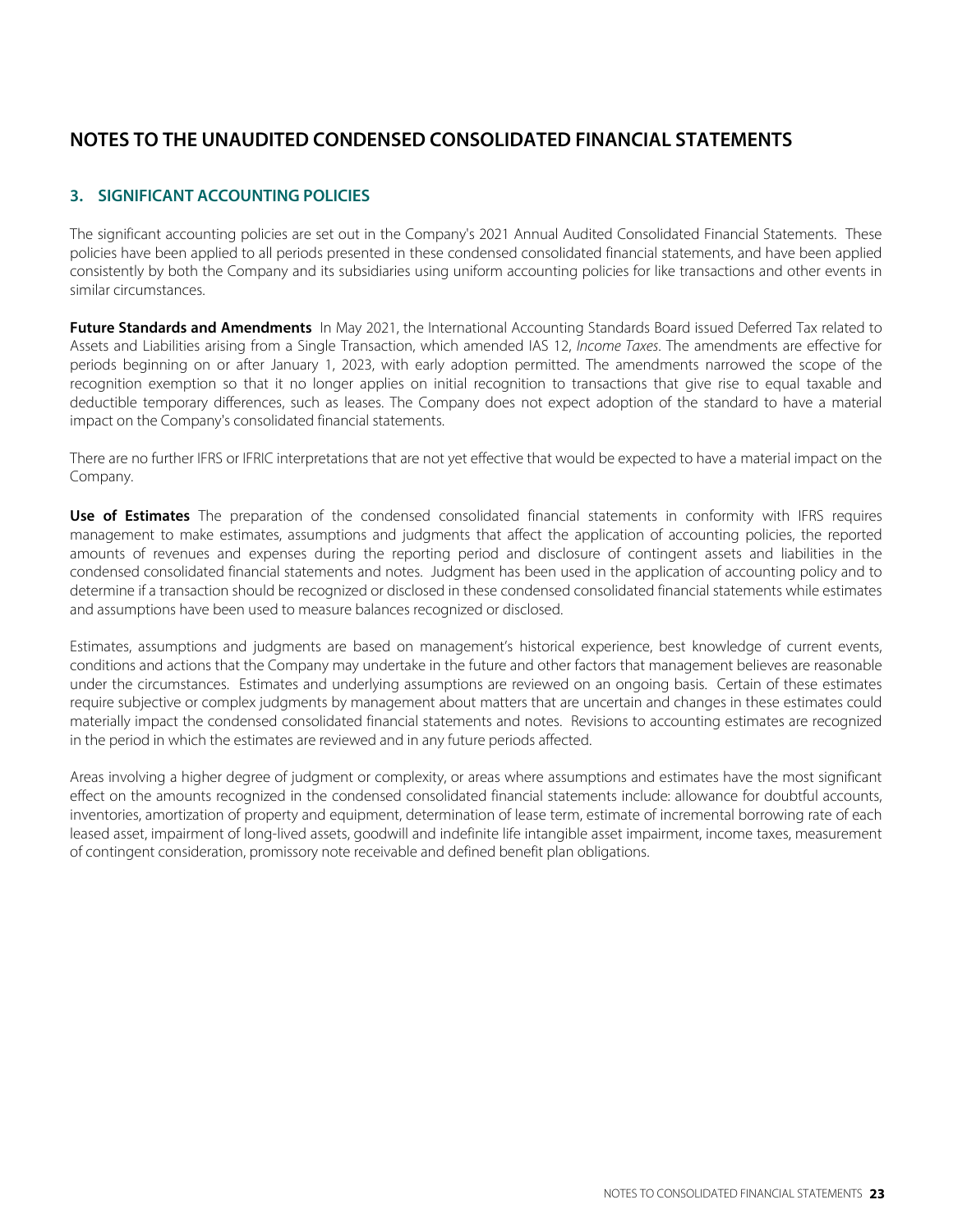#### **4. SEGMENTED INFORMATION**

The Company is a retailer of food and everyday products and services in two geographical segments, Canada and International. The Canadian segment consists of subsidiaries operating retail stores and complimentary businesses to serve northern Canada. The International segment consists largely of subsidiaries operating retail stores in the continental United States, Caribbean and South Pacific. Financial information for these business segments is regularly reviewed by the Company's President and Chief Executive Officer to assess performance and make decisions about the allocation of resources.

The following key information is presented by geographic segment:

#### **Consolidated Statements of Earnings**

|                                                         | <b>Three Months</b> |                | Three Months<br>Ended |                |
|---------------------------------------------------------|---------------------|----------------|-----------------------|----------------|
|                                                         |                     | <b>Ended</b>   |                       |                |
|                                                         |                     | April 30, 2022 |                       | April 30, 2021 |
| <b>Sales</b>                                            |                     |                |                       |                |
| Canada                                                  |                     |                |                       |                |
| Food                                                    | \$                  | 217,189        | \$                    | 217,674        |
| General merchandise and other                           |                     | 98,102         |                       | 102,791        |
| Canada                                                  | \$                  | 315,291        | \$                    | 320,465        |
| International                                           |                     |                |                       |                |
| Food                                                    | \$                  | 214,648        | \$                    | 205,424        |
| General merchandise and other                           |                     | 22,077         |                       | 25,099         |
| International                                           | \$                  | 236,725        | \$                    | 230,523        |
| Consolidated                                            | \$                  | 552,016        | \$                    | 550,988        |
| Earnings before amortization, interest and income taxes |                     |                |                       |                |
| Canada                                                  | \$                  | 43,493         | \$                    | 54,545         |
| International                                           |                     | 21,452         |                       | 24,124         |
| Consolidated                                            | \$                  | 64,945         | \$                    | 78,669         |
| <b>Earnings from operations</b>                         |                     |                |                       |                |
| Canada                                                  | \$                  | 27,581         | \$                    | 39,408         |
| International                                           |                     | 13,850         |                       | 16,904         |
| Consolidated                                            | \$                  | 41,431         | \$                    | 56,312         |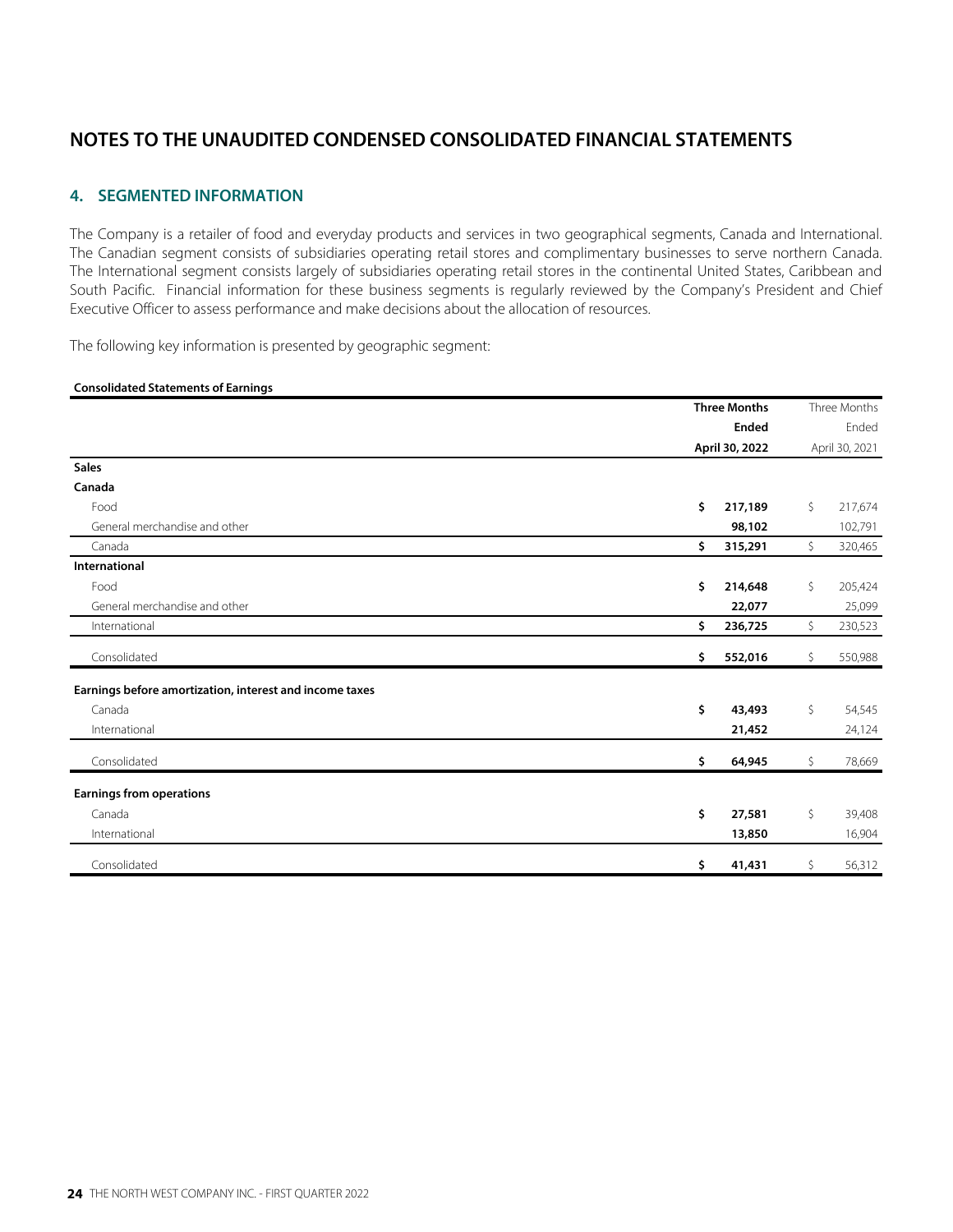#### **4. SEGMENTED INFORMATION (continued)**

#### **Supplemental information**

|                              | April 30, 2022 |  | April 30, 2021 |  | January 31, 2022 |
|------------------------------|----------------|--|----------------|--|------------------|
| Assets                       |                |  |                |  |                  |
| Canada <sup>(1)</sup>        | 781,863        |  | 749.667        |  | 775,806          |
| International <sup>(1)</sup> | 463,373        |  | 425.156        |  | 443,467          |
| Consolidated                 | \$1,245,236    |  | 1,174,823      |  | 1,219,273        |

(1) Canadian total assets includes goodwill of \$11,025 (April 30, 2021 – \$11,025; January 31, 2022 – \$11,025); International total assets includes goodwill of \$37,854 (April 30, 2021 – \$35,795; January 31, 2022 – \$37,477).

|                                    | <b>Three Months Ended</b> |        |  |               |  |        |  | Three Months Ended |
|------------------------------------|---------------------------|--------|--|---------------|--|--------|--|--------------------|
|                                    | April 30, 2022            |        |  |               |  |        |  | April 30, 2021     |
|                                    |                           | Canada |  | International |  | Canada |  | International      |
| Purchase of property and equipment |                           | 8,861  |  | 3.083         |  | 6.983  |  | 4,205              |
| Amortization                       |                           | 15,912 |  | 7.602         |  | 15.137 |  | 7,220              |

#### **5. ACCOUNTS RECEIVABLE**

|                                         |  |           |  | April 30, 2022<br>April 30, 2021 |  |           | January 31, 2022 |  |
|-----------------------------------------|--|-----------|--|----------------------------------|--|-----------|------------------|--|
| Trade accounts receivable               |  | 77,623    |  | 74.962                           |  | 86.841    |                  |  |
| Corporate and other accounts receivable |  | 27,261    |  | 22,485                           |  | 24,565    |                  |  |
| Less: allowance for doubtful accounts   |  | (11, 185) |  | (10.715)                         |  | (12, 165) |                  |  |
| Total                                   |  | 93,699    |  | 86.732                           |  | 99.241    |                  |  |

The carrying values of accounts receivable are a reasonable approximation of their fair values. The maximum exposure to credit risk at the reporting date is the carrying value of each class of receivable mentioned above. Corporate and other accounts receivable have a lower risk profile relative to trade accounts receivable because they are largely due from government or corporate entities.

#### **6. INVENTORIES**

Included in cost of sales for the three months ended April 30, 2022, the Company recorded \$1,799 (three months ended April 30, 2021 – \$1,060) for the write-down of period end inventories as a result of net realizable value being lower than cost. There was no reversal of inventories written down previously that are no longer estimated to sell below cost during the three months ended April 30, 2022 or 2021.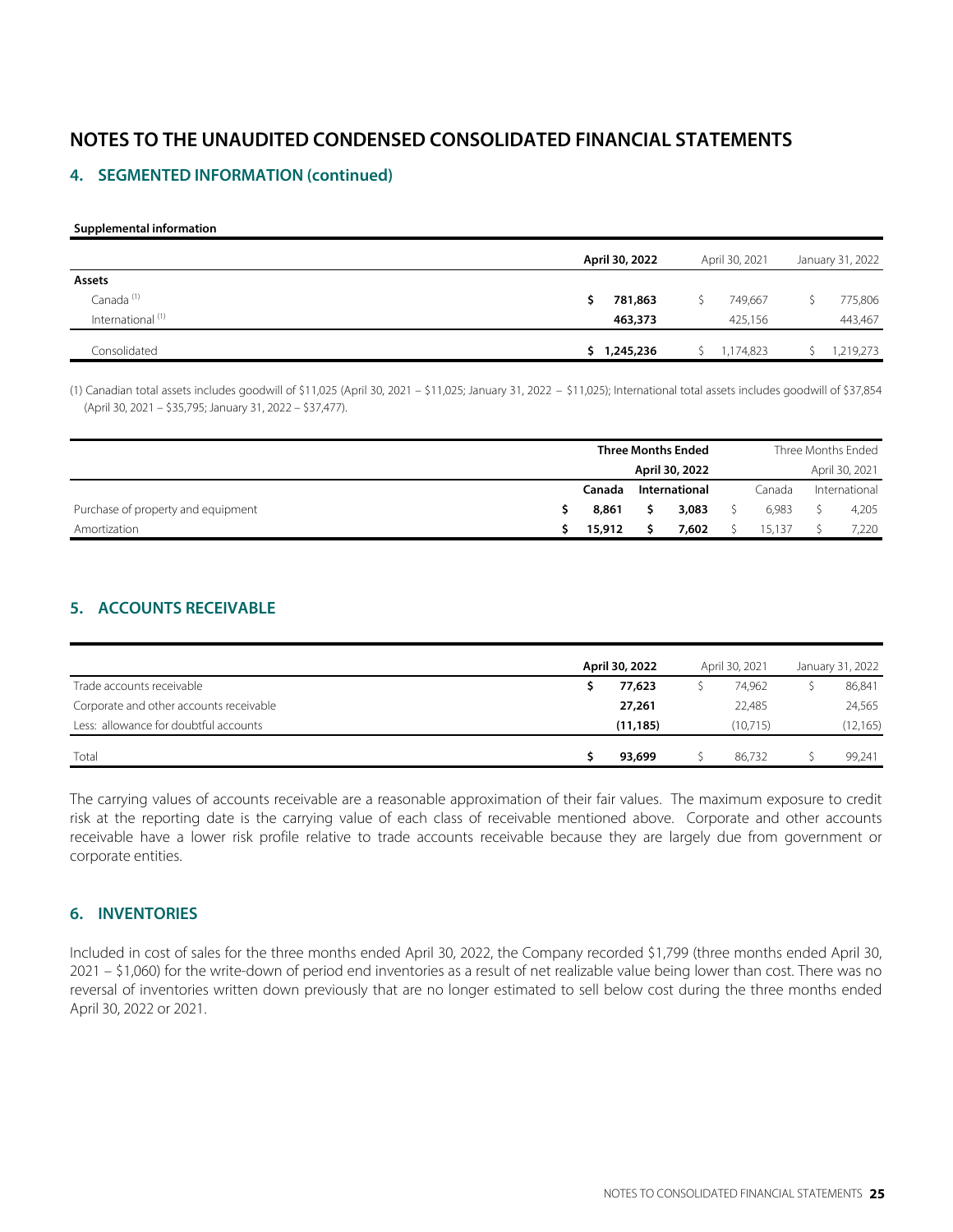#### **7. SHARE CAPITAL**

**Authorized –** The Company has an unlimited number of Common Voting Shares and Variable Voting Shares.

| April 30, 2022                                                      | <b>Shares</b> |    | Consideration |
|---------------------------------------------------------------------|---------------|----|---------------|
| Balance at January 31, 2022                                         | 47,878,650    |    | \$173,110     |
| Purchased and cancelled <sup>(1)</sup>                              | (5,300)       |    | (19)          |
| Issued under share-based compensation plans (Note 14)               | 97,955        |    | 3,872         |
| Balance at April 30, 2022                                           | 47,971,305    |    | \$176,963     |
| Shares held in trust, January 31, 2022                              | (8, 371)      |    | (29)          |
| Purchased for future settlement of PSUs                             | (87,000)      |    | (311)         |
| Released for settlement of PSUs (Note 14)                           | 29,849        |    | 107           |
| Shares held in trust, April 30, 2022                                | (65, 522)     |    | (233)         |
| Issued and outstanding, net of shares held in trust, April 30, 2022 | 47,905,783    |    | \$176,730     |
|                                                                     |               |    |               |
| April 30, 2021                                                      |               |    |               |
| Balance at January 31, 2021                                         | 48,613,319    | \$ | 174,213       |
| Purchased and cancelled <sup>(1)</sup>                              | (155, 570)    |    | (558)         |
| Issued under share-based compensation plans (Note 14)               | 27,762        |    | 1,075         |
| Balance at April 30, 2021                                           | 48,485,511    | Ŝ. | 174,730       |
| Shares held in trust, January 31, 2021                              |               |    |               |
| Purchased for future settlement of PSUs                             | (75,000)      |    | (269)         |
| Released for settlement of PSUs (Note 14)                           | 70,613        |    | 253           |
| Shares held in trust, April 30, 2021                                | (4,387)       |    | (16)          |
| Issued and outstanding, net of shares held in trust, April 30, 2021 | 48,481,124    | Ŝ. | 174,714       |

(1) Variable voting shares and common voting shares purchased pursuant to NCIB program. The Company records shares repurchased on a transaction date basis.

#### **Normal Course Issuer Bid**

On November 10, 2021, the Company received approval from the Toronto Stock Exchange to renew the Normal Course Issuer Bid ("NCIB"). Under the NCIB, the Company may acquire up to a maximum of 4,773,508 of its shares, or approximately 10% of its float for cancellation over the following 12 months. During the three months ended April 30, 2022, the Company purchased 5,300 common shares having a book value of \$19 for cash consideration of \$200. The excess of the purchase price over the book value of the shares of \$181 was charged to retained earnings. During the three months ended April 30, 2021, the Company purchased 155,570 common shares having a book value of \$558 for cash consideration of \$5,231. All shares purchased were cancelled.

In connection with the NCIB, the Company has established an automatic securities purchase plan with its designated broker to facilitate the purchase of shares under the NCIB at times when the Company would ordinarily not be permitted to purchase its shares due to regulatory restrictions or self-imposed blackout periods. Under the plan, before entering a self-imposed blackout period, the Company may, but is not required to, ask the designated broker to make purchases under the NCIB within specific parameters.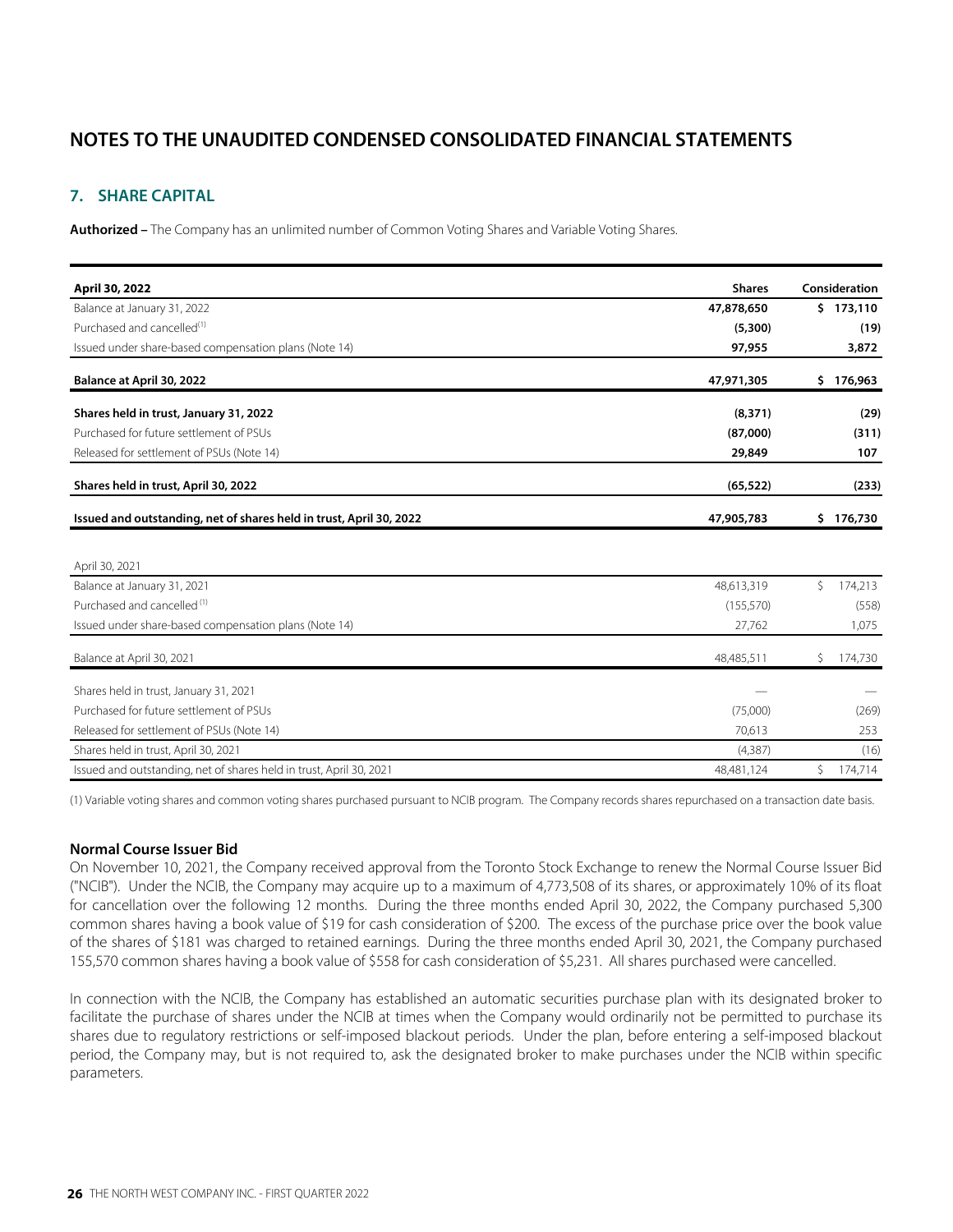#### **8. DIVIDENDS**

|                                               | <b>Three Months</b> | Three Months   |
|-----------------------------------------------|---------------------|----------------|
|                                               | <b>Ended</b>        | Ended          |
|                                               | April 30, 2022      | April 30, 2021 |
| Dividends recorded in equity and paid in cash | 17,749              | 17,454         |
| Dividends per share                           | 0.37                | 0.36           |

The payment of dividends on the Company's shares is subject to the approval of the Board of Directors and is based upon, among other factors, the financial performance of the Company, its current and anticipated future business needs, and the satisfaction of solvency tests imposed by the CBCA for the declaration of dividends. Dividends are recognized as a liability in the consolidated financial statements in the period in which they are approved by the Board of Directors (Note 20).

#### **9. LONG-TERM DEBT**

|                                          | April 30, 2022 |         | April 30, 2021 | January 31, 2022 |
|------------------------------------------|----------------|---------|----------------|------------------|
| Current:                                 |                |         |                |                  |
| Revolving loan facility <sup>(3)</sup>   | \$             |         | \$             | \$<br>45,107     |
| Senior notes <sup>(4)</sup>              |                |         | 85,843         |                  |
| Promissory notes payable (7)             |                | 1,157   | 1,146          | 1,155            |
|                                          | \$             | 1,157   | \$<br>86,989   | \$<br>46,262     |
| Non-current:                             |                |         |                |                  |
| Revolving loan facility <sup>(1)</sup>   | \$             | 14,209  | \$             | \$               |
| Revolving loan facilities <sup>(2)</sup> |                |         |                |                  |
| Revolving loan facilities (3)            |                | 76,922  | 9,061          |                  |
| Senior notes <sup>(4)</sup>              |                |         |                | 88,869           |
| Senior notes <sup>(5)</sup>              |                | 89,772  | 85,843         |                  |
| Senior notes <sup>(6)</sup>              |                | 100,000 | 100,000        | 100,000          |
| Promissory notes payable (7)             |                | 514     | 736            | 509              |
|                                          | \$             | 281,417 | \$<br>195,640  | \$<br>189,378    |
| Total                                    | \$             | 282,574 | \$<br>282,629  | \$<br>235,640    |

(1) The committed, revolving U.S. loan facility provides the International Operations with up to US\$40,000 for working capital requirements and general business purposes. This facility matures February 12, 2025, bears a floating rate of interest based on U.S. LIBOR plus a spread and is secured by certain accounts receivable and inventories of the International Operations. As at April 30, 2022, the International Operations had drawn US\$11,053 (April 30, 2021 - US\$NIL; January 31, 2022 - US\$NIL) on this facility.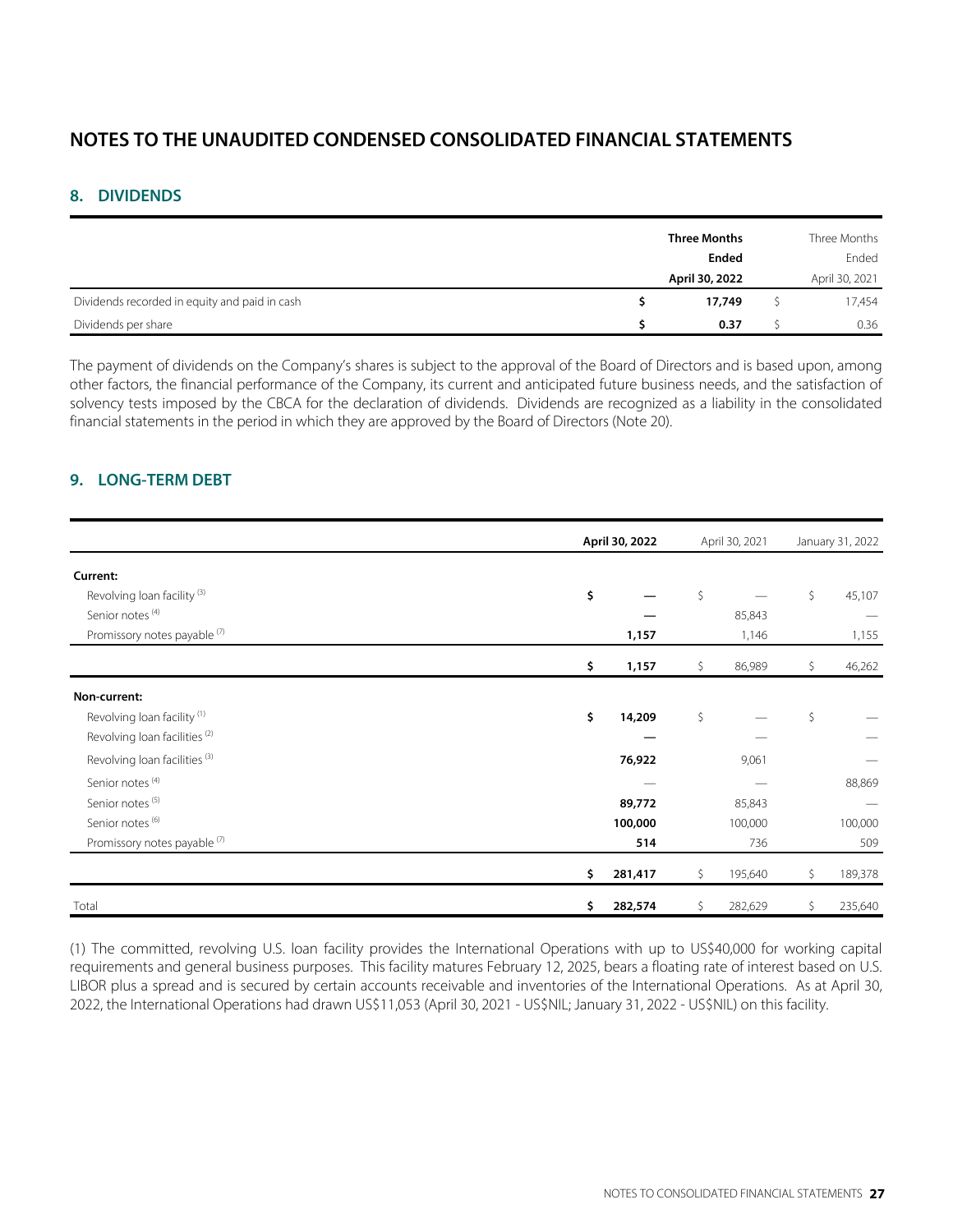#### **9. LONG-TERM DEBT (continued)**

(2) In March 2022, the Company extended the maturity date of the US\$52,000 loan facilities. These facilities mature March 1, 2027 and bear interest at U.S. LIBOR or an alternative reference rate plus a spread. These committed loan facilities are secured by certain assets of the Company and rank pari passu with the \$100,000 senior notes, the US\$70,000 senior notes due in 2027 and 2032 and the \$400,000 Canadian Operations loan facilities. At April 30, 2022, the Company had drawn US\$NIL (April 30, 2021 – US\$NIL; January 31, 2022 - US\$NIL) on these facilities.

(3) These committed, revolving loan facilities provide the Company's Canadian Operations with up to \$400,000 (April 30, 2021 - \$300,000) for working capital and general business purposes. In March 2022, the Company extended the maturity date of these facilities to March 1, 2027. The facilities are secured by certain assets of the Company and rank pari passu with the \$100,000 senior notes, the US\$70,000 senior notes due in 2027 and 2032 and the US\$52,000 loan facilities. These facilities bear a floating interest rate based on Bankers Acceptances rates plus stamping fees or the Canadian prime interest rate.

(4) The US\$70,000 senior notes matured June 16, 2021 and were repaid. These notes had a fixed interest rate of 3.27% on US\$55,000 and a floating interest rate on US\$15,000 based on U.S. LIBOR plus a spread. The senior notes were secured by certain assets of the Company and ranked pari passu with the \$400,000 Canadian Operations loan facilities, the \$100,000 senior notes, the US\$70,000 senior notes due in 2027 and 2032 and the US\$52,000 loan facilities.

(5) These US\$70,000 senior notes comprise US\$35,000 due June 16, 2027 with a fixed interest rate of 2.88% and US\$35,000 due June 16, 2032 with a fixed interest rate of 3.09%. The senior notes are secured by certain assets of the Company and rank pari passu with the \$400,000 Canadian Operations loan facilities, the \$100,000 senior notes and the US\$52,000 loan facilities.

(6) The \$100,000 senior notes mature September 26, 2029, have a fixed interest rate of 3.74%, are secured by certain assets of the Company and rank pari passu with the \$400,000 Canadian Operations loan facilities, the US\$70,000 senior notes due in 2027 and 2032 and the US\$52,000 loan facilities.

(7) Promissory notes payable are non-interest bearing, have annual principal payments and are secured by certain assets of the Company.

#### **10. LEASE LIABILITIES**

The Company's lease liabilities are discounted at its incremental borrowing rate, generally calculated from applicable Canadian and U.S. corporate bond yields. At April 30, 2022, lease liabilities reflect a weighted-average risk-free rate of 3.6% (April 30, 2021 – 3.8%; January 31, 2022 - 3.6%) and weighted-average remaining lease term of 9.4 years (April 30, 2021 – 10.0 years; January 31, 2022 - 9.6 years).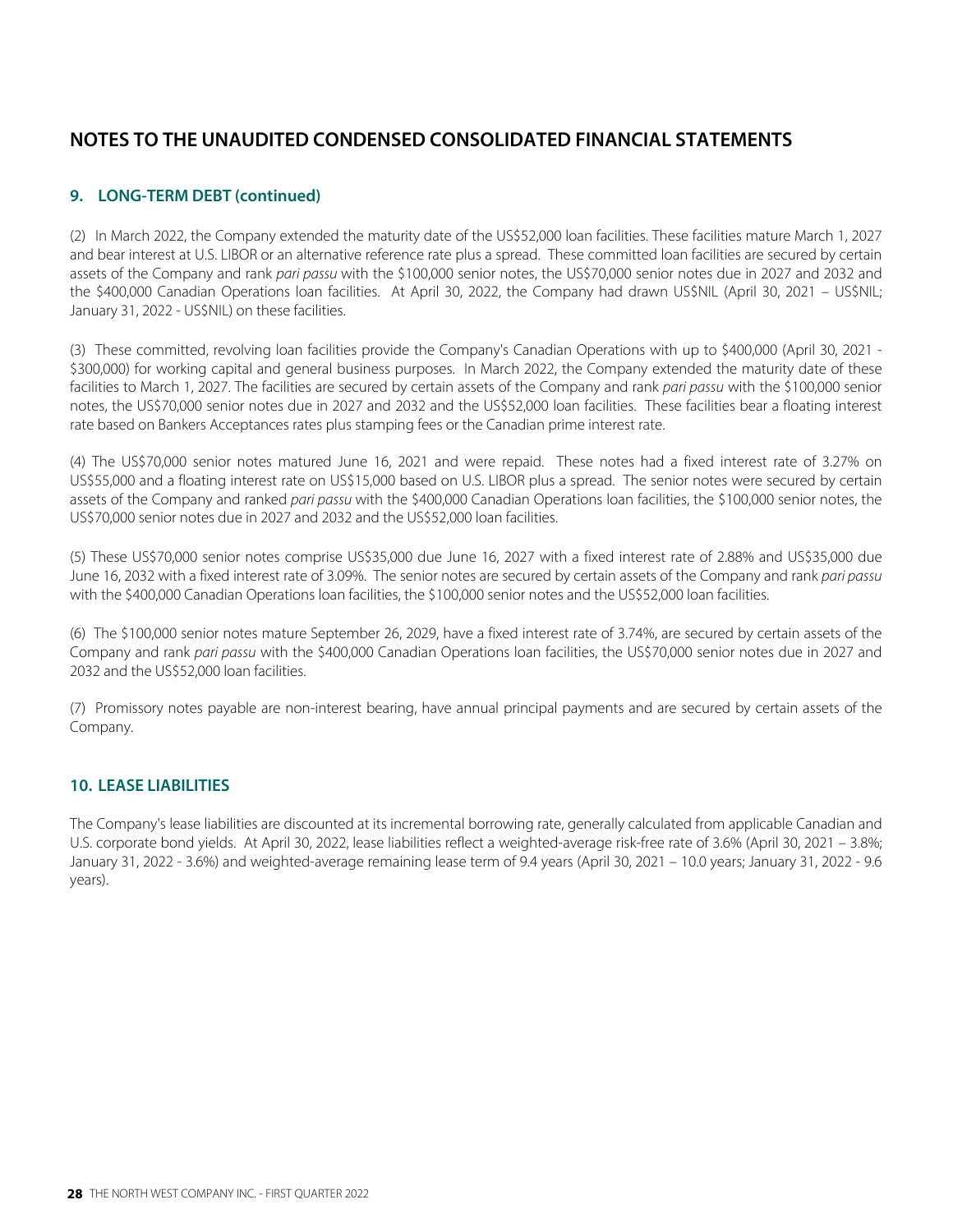#### **11. EMPLOYEE COSTS**

|                                                                          |                | <b>Three Months</b> |                | Three Months   |
|--------------------------------------------------------------------------|----------------|---------------------|----------------|----------------|
|                                                                          | <b>Ended</b>   |                     | Ended          |                |
|                                                                          | April 30, 2022 |                     | April 30, 2021 |                |
| Wages, salaries and benefits including bonus<br>Post-employment benefits |                | 72,691<br>2,689     |                | 75,180         |
| Share-based compensation (Note 14)                                       |                | 3,737               |                | 3,207<br>5,681 |

#### **12. INTEREST EXPENSE**

|                                                 |                | <b>Three Months</b><br><b>Ended</b> |  | Three Months   |  |
|-------------------------------------------------|----------------|-------------------------------------|--|----------------|--|
|                                                 |                |                                     |  | Ended          |  |
|                                                 | April 30, 2022 |                                     |  | April 30, 2021 |  |
| Interest on long-term debt                      | \$.            | 2,140                               |  | 2,406          |  |
| Interest on lease liabilities                   |                | 1,016                               |  | 1,095          |  |
| Net interest on defined benefit plan obligation |                | 176                                 |  | 254            |  |
| Interest imputed on promissory note receivable  |                | (272)                               |  | (267)          |  |
| Interest capitalized                            |                | (37)                                |  | (25)           |  |
| Total                                           |                | 3,023                               |  | 3,463          |  |

#### **13. INCOME TAXES**

The estimated effective income tax rate for the three months ended April 30, 2022 is 26.7% (three months ended April 30, 2021 – 23.8%). The Company estimates its effective income tax rate on a weighted-average basis by determining the income tax rate applicable to each taxing jurisdiction and applying it to its pre-tax earnings.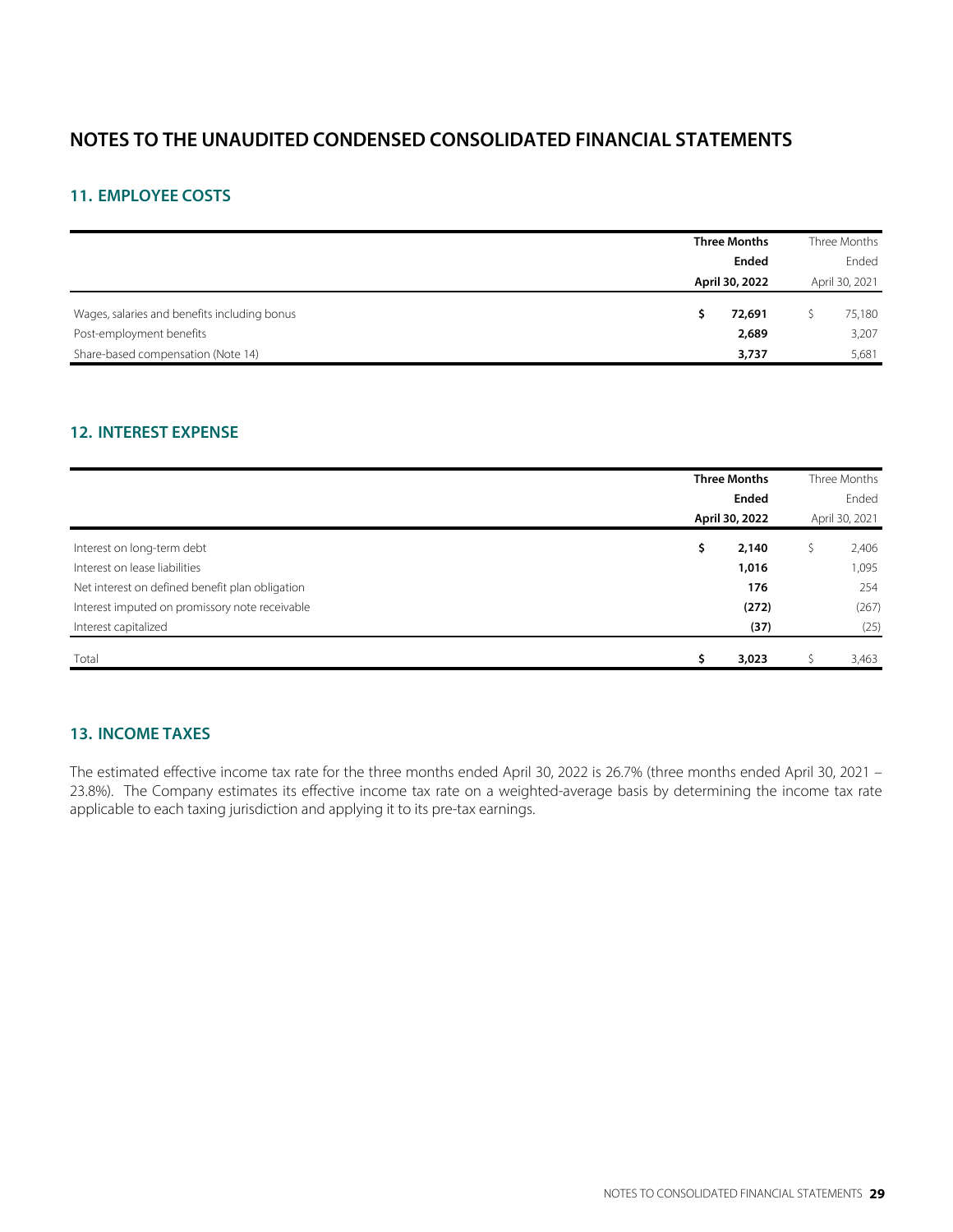#### **14. SHARE-BASED COMPENSATION**

The Company offers the following share-based compensation plans: Performance Share Units (PSUs); Share Options; Director Deferred Share Units (DDSUs); Executive Deferred Share Units (EDSUs) and an Employee Share Purchase Plan. The purpose of these plans is to directly align the interests of the participants and the shareholders of the Company by providing compensation that is dependent on the performance of the Company's shares.

The total expense relating to share-based payment plans for the three months ended April 30, 2022 was \$3,737 (three months ended April 30, 2021 – \$5,681). The carrying amount of the Company's share-based compensation arrangements including PSU, share option, DDSU and EDSU plans are recorded on the consolidated balance sheets as follows:

|                                          | April 30, 2022 |        | April 30, 2021 |        | January 31, 2022 |        |
|------------------------------------------|----------------|--------|----------------|--------|------------------|--------|
| Accounts payable and accrued liabilities |                | 4,693  |                | 7.269  |                  | 7,586  |
| Other long-term liabilities              |                | 12,935 |                | 14,552 |                  | 12,321 |
| Contributed surplus                      |                | 6,351  |                | 7.664  |                  | 10,933 |
| Total                                    |                | 23,979 |                | 29,485 |                  | 30,840 |

#### **Performance Share Units**

The Company has granted Performance Share Units to officers and senior management. Each PSU entitles the participant to receive either a cash payment equal to the market value of the number of notional units granted or one share of the Company for each notional unit granted at the end of the vesting period based on the achievement of specific performance based criteria. The PSU account for each participant includes the value of dividends from the Company as if reinvested in additional PSUs. PSU awards vest with the employee on the third fiscal year following the date of the grant to which the award relates. Compensation expense is measured based on the grant date fair market value of the award and recognized over the vesting period based on the estimated total compensation to be paid. Compensation costs related to the PSUs for the three months ended April 30, 2022 are \$1,785 (three months ended April 30, 2021 – \$2,010).

Equity settled PSUs are redeemed with shares transferred from a trust established for this plan or by issuing shares from treasury. There were 60,993 PSUs (three months ended April 30, 2021 - 143,354 PSUs) partially settled by releasing 29,849 shares (three months ended April 30, 2021 - 70,613 shares) from the employee trust. There were 55,903 (three months ended April 30, 2021 - NIL) partially settled by releasing 27,748 shares issued from treasury (three months ended April 30, 2021 - NIL).

The total number of PSUs outstanding at April 30, 2022 that may be settled in treasury shares is 336,153 (April 30, 2021 – 302,667).

#### **Share Option Plan**

The Company has a Share Option Plan that provides for the granting of options to certain officers and senior management. Options are granted at fair market value based on the volume weighted-average closing price of the Company's shares for the five trading days preceding the grant date. Effective June 14, 2011, the Share Option Plan was amended and restated. The amendments afford the Board of Directors the discretion to award options giving the holder the choice, upon exercise, to either deduct a portion of all dividends declared after the grant date from the options exercise price or to exercise the option at the strike price specified at the grant date (Declining Strike Price Options). Options issued prior to June 14, 2011 and certain options issued subsequently are standard options (Standard Options). Each option is exercisable into one share of the Company at the price specified in the terms of the option. Declining Strike Price options allow the employee to acquire shares or receive a cash payment based on the excess of the fair market value of the Company's shares over the exercise price.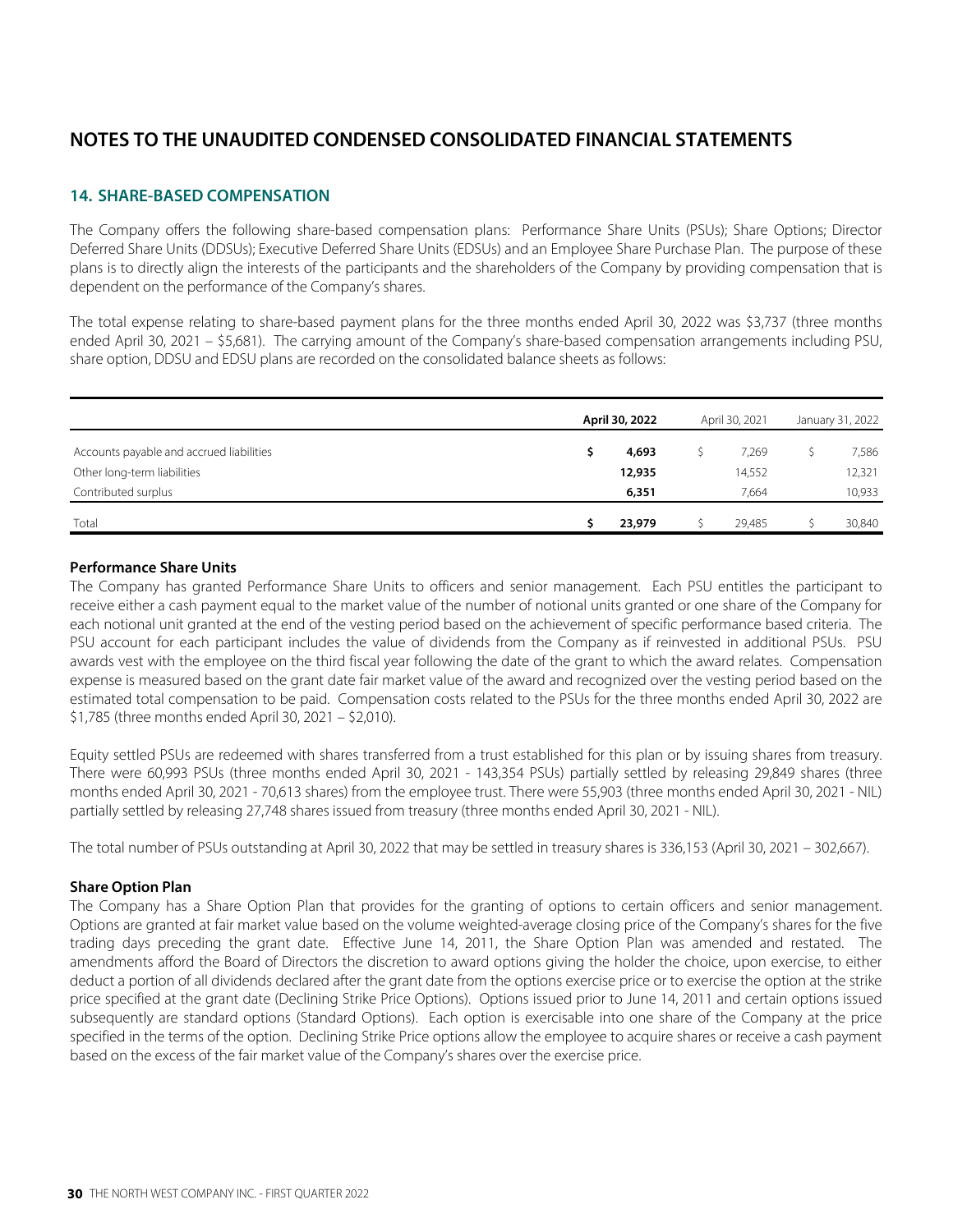#### **14. SHARE-BASED COMPENSATION (continued)**

The fair value of the Declining Strike Price Options is remeasured at the reporting date and recognized both in net earnings and as a liability over the vesting period. The grant date fair value of the Standard Options is recognized in net earnings and contributed surplus over the vesting period.

The maximum number of shares available for issuance is a fixed number set at 4,354,020, representing 9.1% of the Company's issued and outstanding shares at April 30, 2022. Fair value of the Company's options is determined using an option pricing model. Share options granted vest on a graduated basis over four years and are exercisable over a period of seven years. The share option compensation costs recorded for the three months ended April 30, 2022 are \$997 (three months ended April 30, 2021 – \$2,239).

The fair values for options issued were calculated based on the assumptions below.

|                                 | April 30, 2022 | April 30, 2021 |
|---------------------------------|----------------|----------------|
| Fair value of options granted   | 5.19           | 4.67           |
| Exercise price                  | 35.83          | 35.51          |
| Dividend yield                  | 4.2 %          | 4.1%           |
| Annual risk-free interest rate  | 2.2%           | 1.1%           |
| Expected share price volatility | 24.1 %         | 25.2%          |

The assumptions used to measure cash settled options at the balance sheet dates were as follows:

|                                                   | April 30, 2022 |                |  |
|---------------------------------------------------|----------------|----------------|--|
| Dividend yield                                    | 4.1 %          | 4.1 %          |  |
| Annual risk-free interest rate                    | 2.6%           | 0.3%           |  |
| Expected share price volatility<br>17.5% to 24.7% |                | 22.7% to 40.5% |  |

The expected dividend yield is estimated based on the quarterly dividend rate and the closing share price on the date the options are granted. The expected share price volatility is estimated based on the Company's historical volatility over a period consistent with the expected life of the options. The risk-free interest rate is estimated based on the Government of Canada bond yield for a term to maturity equal to the expected life of the options.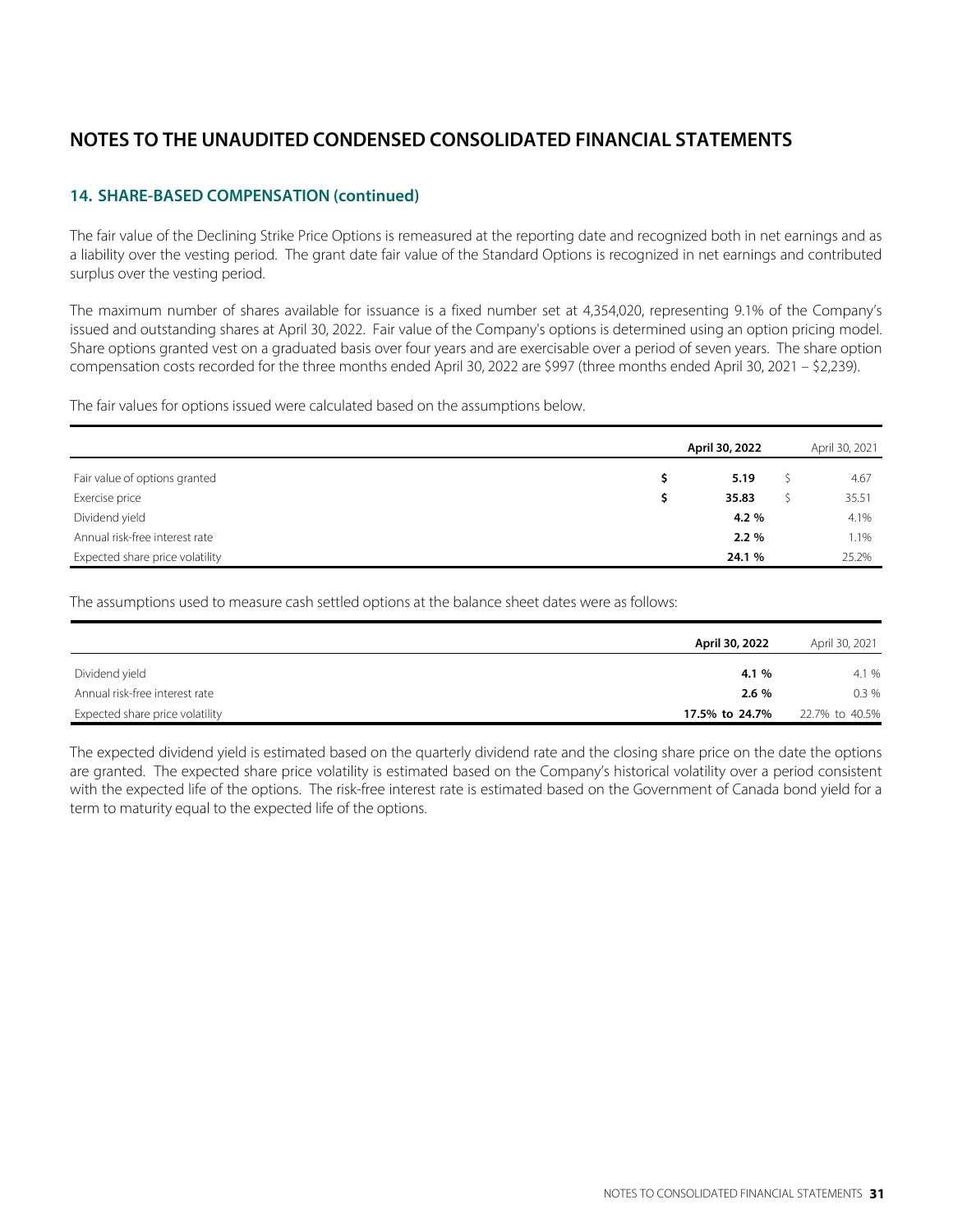#### **14. SHARE-BASED COMPENSATION (continued)**

The following continuity schedules reconcile the movement in outstanding options during the three months ended April 30:

| Number of options outstanding            | <b>Declining Strike Price Options</b> | <b>Standard Options</b> |                |                |
|------------------------------------------|---------------------------------------|-------------------------|----------------|----------------|
|                                          | April 30, 2022                        | April 30, 2021          | April 30, 2022 | April 30, 2021 |
|                                          |                                       |                         |                |                |
| Outstanding options, beginning of period | 589,588                               | 815.272                 | 1,274,837      | ,237,366       |
| Granted                                  |                                       |                         | 223,283        | 271,679        |
| Exercised                                | (265, 471)                            | (79, 510)               | (81,380)       | (5,956)        |
| Outstanding options, end of period       | 324,117                               | 735.762                 | 1,416,740      | ,503,089       |
| Exercisable at end of period             | 186,732                               | 460.996                 | 567,123        | 463,453        |

| Weighted-average exercise price          | <b>Declining Strike Price Options</b> |                |                | <b>Standard Options</b> |  |  |
|------------------------------------------|---------------------------------------|----------------|----------------|-------------------------|--|--|
|                                          | April 30, 2022                        | April 30, 2021 | April 30, 2022 | April 30, 2021          |  |  |
| Outstanding options, beginning of period | 31.06<br>Ś                            | 30.15          | 30.13          | 28.51                   |  |  |
| Granted                                  |                                       |                | 35.83          | 35.51                   |  |  |
| Exercised                                | 28.26                                 | 25.25          | 28.12          | 27.77                   |  |  |
| Outstanding options, end of period       | 31.54<br>Ŝ.                           | 30.57          | 31.14<br>Ś     | 29.78                   |  |  |
| Exercisable at end of period             | 30.92                                 | 25.97          | 29.03          | 27.98                   |  |  |

Options outstanding at April 30, 2022 have an exercise price range of \$24.40 to \$35.83 and a weighted-average remaining contractual life of 4.4 years.

#### **Director Deferred Share Unit Plan**

This plan is available for independent Directors. Participants are credited with deferred share units for the amount of the annual equity retainer and fees each participant elects to allocate to the DDSU plan. Each deferred share unit entitles the holder to receive a share of the Company. The DDSUs are exercisable by the holder at any time but no later than December 31 of the first calendar year commencing after the holder ceases to be a Director. A participant may elect at the time of exercise of any DDSUs, subject to the consent of the Company, to have the Company pay an amount in cash equal to the aggregate current market value of the shares, determined based on the closing price of the shares on the TSX on the trading day preceding the exercise date. This cash payment is in consideration for the surrender by the participant to the Company the right to receive shares from exercising the DDSUs. Effective December 2016, the plan was amended for those DDSUs credited to participants for the portion of the annual cash retainer and fees each participant elects to allocate to the plan. The holder of these DDSUs is entitled to receive at the time of exercise, an amount in cash equal to the aggregate current market value of the shares, determined based on the closing price of the shares on the TSX on the trading day preceding the exercise date.

Compensation expense is initially measured at the time of the grant. Subsequent changes in the fair value of the DDSUs based on changes in the market value of the Company's shares are recognized at each reporting date. The DDSU plan compensation costs recorded for the three months ended April 30, 2022 are \$503 (three months ended April 30, 2021 – \$858). The total number of DDSUs outstanding at April 30, 2022 is 303,783 (April 30, 2021 – 321,468). There were 11,622 DDSUs exercised in cash during the period ended April 30, 2022 (April 30, 2021 - NIL).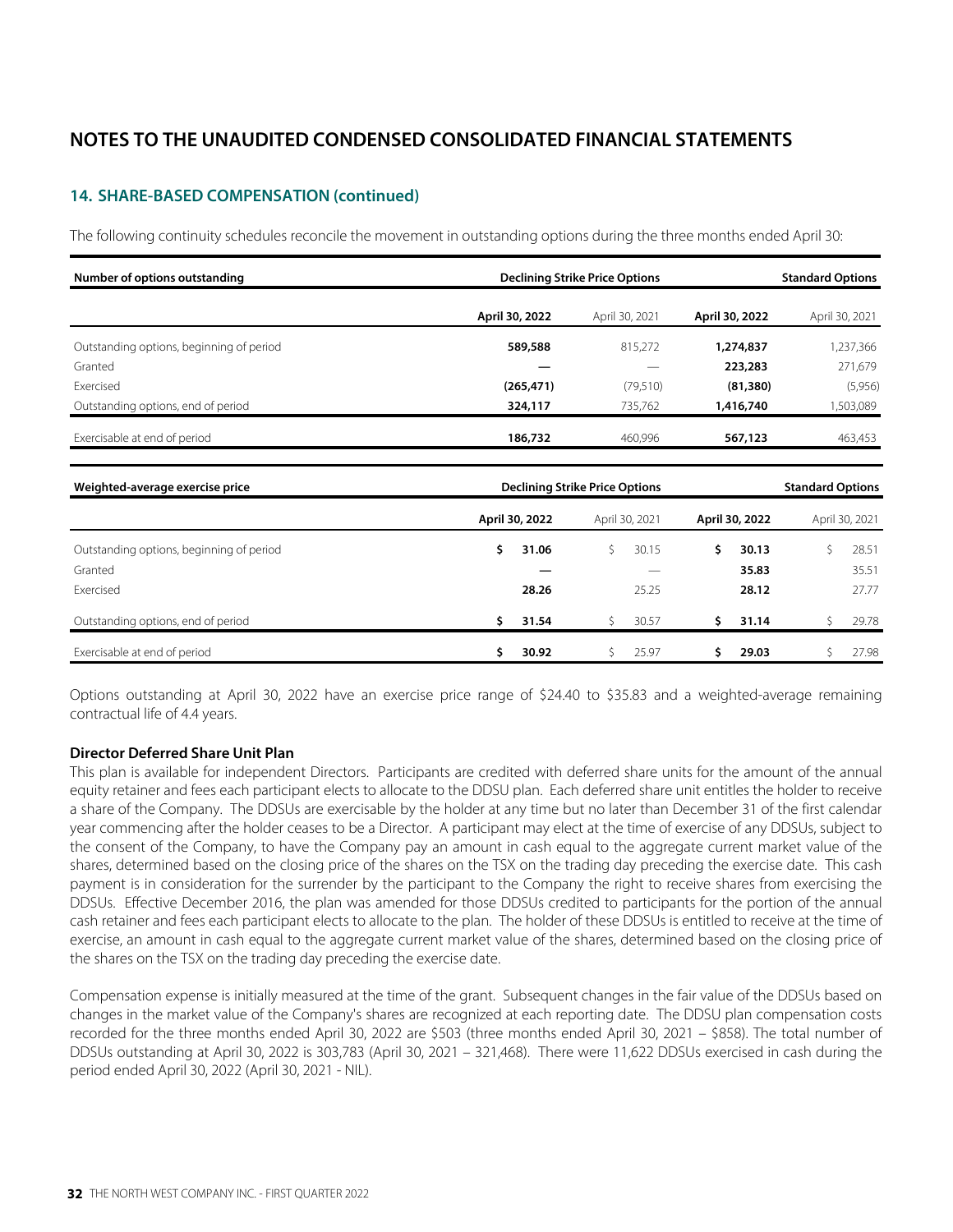#### **14. SHARE-BASED COMPENSATION (continued)**

#### **Executive Deferred Share Unit Plan**

The EDSU plan was implemented to assist executive management to meet the Company's minimum share ownership guidelines. This plan provides for the granting of deferred share units to those executives who elect to receive a portion of their annual shortterm incentive payment in EDSUs, subject to plan limits. Effective April 2016, participants will be credited with EDSUs based on the amount of their short-term incentive payment allocated to the plan and the fair market value of the Company's shares. The EDSU account for each participant includes the value of dividends from the Company as if reinvested in additional EDSUs. The EDSUs are exercisable at any time after the executive ceases to be an employee of the Company, but no later than December 31 of the first calendar year commencing after the holder ceased to be an employee. Each EDSU entitles the holder to a cash payment equal to the market value of the equivalent number of the Company's shares, determined based on their closing price on the TSX on the trading day preceding the exercise date.

Total compensation expense is measured at the time of the grant. Subsequent changes in the fair value of the EDSUs based on changes in the market value of the Company's shares are recognized at each reporting date. The EDSU plan compensation costs recorded for the three months ended April 30, 2022 are \$17 (three months ended April 30, 2021 – \$55).

#### **Employee Share Purchase Plan**

The Employee Share Purchase Plan provides participants with the opportunity to acquire an ownership interest in the Company. The Company contributes an additional 33% of the amount invested, subject to a maximum annual contribution of 2% of the participants' base salary. The plan is administered by a trustee who uses the funds received to purchase shares on the TSX on behalf of the participating employees. These shares are registered in the name of the plan trustee on behalf of the participants. The Company's contribution to the plan is recorded as compensation expense. The employee share purchase plan compensation costs recorded for the three months ended April 30, 2022 are \$435 (three months ended April 30, 2021 – \$519).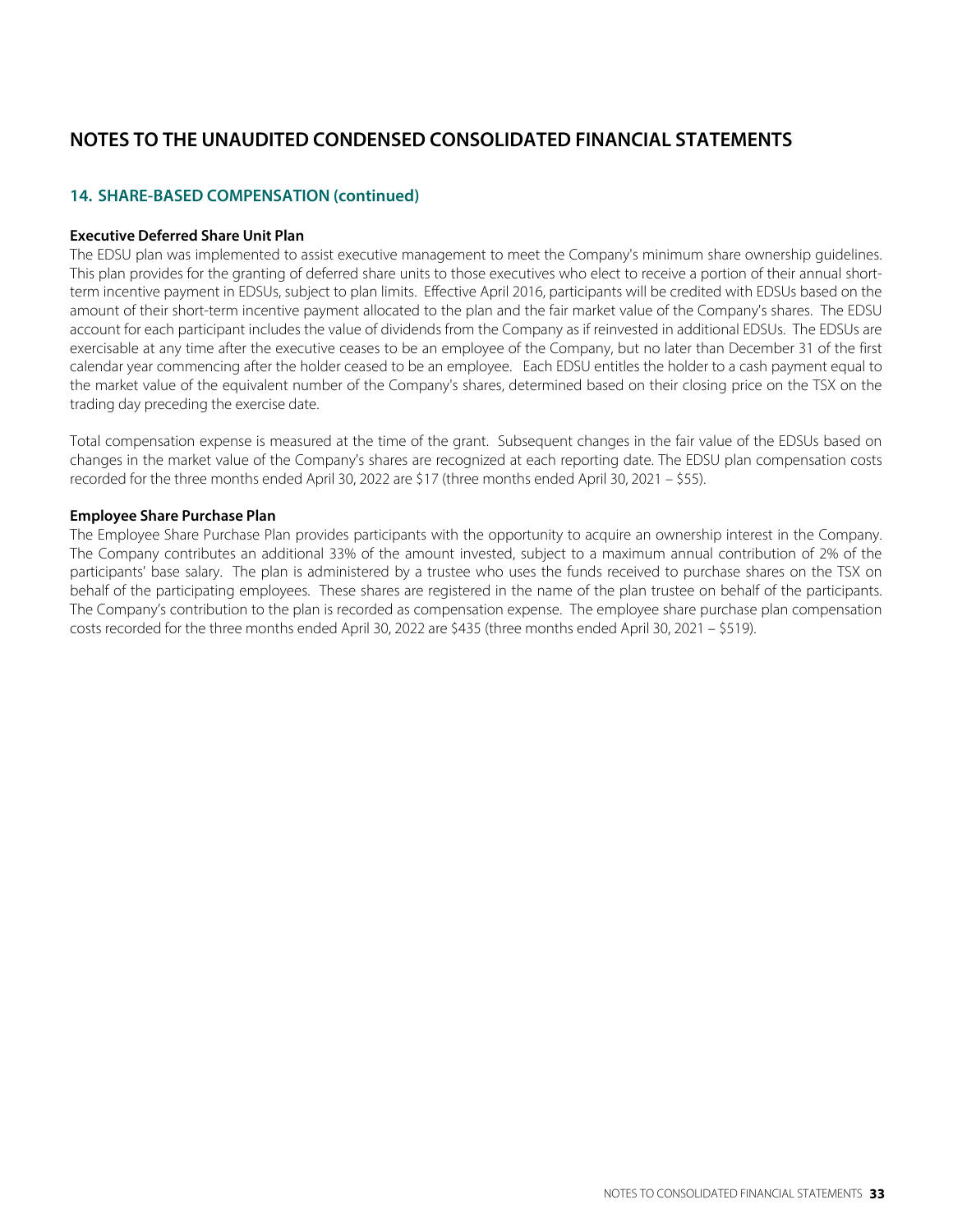#### **15. SEASONALITY**

The Company's business follows a seasonal pattern where historically the first quarter sales are the lowest and the fourth quarter sales are the highest, reflecting consumer holiday buying patterns. Net earnings generally follow higher sales but can be dependent on markdown activity in key sales periods to reduce excess inventories. Net earnings are historically lower in the first quarter due to lower sales and fixed costs such as rent and overhead that apply uniformly throughout the year.

#### **16. SUBSIDIARIES AND JOINT VENTURES**

The Company's principal operating subsidiaries at April 30, 2022 are set out below:

|                                             |                 |                                |         | Proportion of voting rights held by: |  |
|---------------------------------------------|-----------------|--------------------------------|---------|--------------------------------------|--|
|                                             | Activity        | <b>Country of Organization</b> | Company | <b>Subsidiary</b>                    |  |
| NWC GP Inc.                                 | General Partner | Canada                         | 100 %   |                                      |  |
| North West Company Holdings Inc.            | Holding Company | Canada                         | 100 %   |                                      |  |
| The North West Company LP                   | Retailing       | Canada                         |         | 100 % (less one unit)                |  |
| NWC (U.S.) Holdings Inc.                    | Holding Company | United States                  |         | 100 %                                |  |
| The North West Company (International) Inc. | Retailing       | <b>United States</b>           |         | 100 %                                |  |
| Roadtown Wholesale Trading Ltd.             | Retailing       | British Virgin Islands         |         | 77 %                                 |  |
| North Star Air Ltd.                         | Airline         | Canada                         |         | 100 %                                |  |

The Company's investment in joint ventures comprises a 50% interest in a Canadian Arctic shipping company, Transport Nanuk Inc.

#### **17. EXPENSES BY NATURE**

|                                                     |    | <b>Three Months</b><br><b>Ended</b><br>April 30, 2022 |  | Three Months<br>Ended<br>April 30, 2021 |  |
|-----------------------------------------------------|----|-------------------------------------------------------|--|-----------------------------------------|--|
|                                                     |    |                                                       |  |                                         |  |
|                                                     |    |                                                       |  |                                         |  |
| Employee costs (Note 11)                            | \$ | 79,117                                                |  | 84,068                                  |  |
| Amortization                                        |    | 23,514                                                |  | 22,357                                  |  |
| Operating lease rentals                             |    | 1,344                                                 |  | 1,524                                   |  |
| Gain on partial insurance settlement <sup>(1)</sup> |    |                                                       |  | (8,632)                                 |  |

(1) The Company recorded a gain due to the partial settlement of an insurance claim for the period ended April 30, 2021. This gain was due to the difference between the replacement cost of the assets destroyed and their net book values.